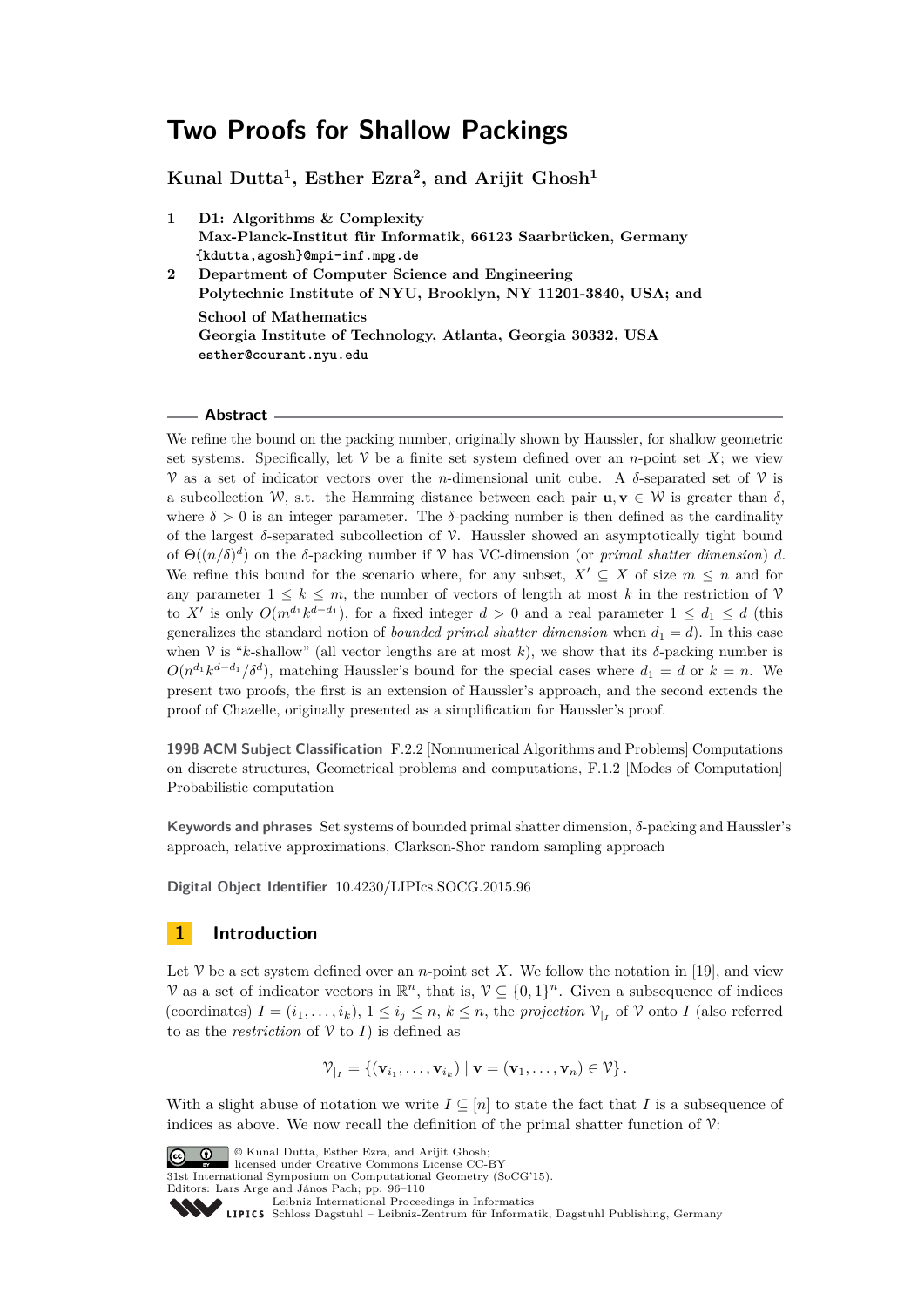▶ **Definition 1** (Primal Shatter Function [\[21,](#page-13-1) [27\]](#page-14-1)). The *primal shatter function* of  $V \subseteq \{0,1\}^n$ is a function, denoted by  $\pi_V$ , whose value at *m* is defined by  $\pi_V(m) = \max_{I \subseteq [n], |I| = m} |\mathcal{V}_{|I}|$ . In other words,  $\pi_V(m)$  is the maximum possible number of distinct vectors of V when projected onto a subsequence of *m* indices.

From now on we say that  $V \subseteq \{0,1\}^n$  has *primal shatter dimension d* if  $\pi_V(m) \leq Cm^d$ , for all  $m \leq n$ , where  $d > 1$  and  $C > 0$  are constants. A notion closely related to the primal shatter dimension is that of the *VC-dimension*:

 $\triangleright$  **Definition 2** (VC-dimension [\[19,](#page-13-0) [32\]](#page-14-2)). An index sequence  $I = (i_1, \ldots, i_k)$  is *shattered* by  $\mathcal{V}$ if  $V_{|I} = \{0,1\}^k$ . The *VC-dimension* of  $V$ , denoted by  $d_0$  is the size of the longest sequence *I* shattered by  $\mathcal{V}$ . That is,  $d_0 = \max\{k \mid \exists I = (i_1, i_2, \dots, i_k), 1 \le i_j \le n, \text{ with } \mathcal{V}_{|I|} = \{0, 1\}^k\}.$ 

The notions of primal shatter dimension and VC-dimension are interrelated. By the Sauer-Shelah Lemma (see [\[29,](#page-14-3) [31\]](#page-14-4) and the discussion below) the VC-dimension of a set system V always bounds its primal shatter dimension, that is,  $d \leq d_0$ . On the other hand, when the primal shatter dimension is bounded by  $d$ , the VC-dimension  $d_0$  does not exceed  $O(d \log d)$  (which is straightforward by definition, see, e.g., [\[16\]](#page-13-2)).

A typical family of set systems that arise in geometry with bounded primal shatter (resp., VC-) dimension consists of set systems defined over points in some low-dimensional space  $\mathbb{R}^d$ , where  $\mathcal V$  represents a collection of certain simply-shaped regions, e.g., halfspaces, balls, or simplices in  $\mathbb{R}^d$ . In such cases, the primal shatter (and VC-) dimension is a function of *d*; see, e.g., [\[16\]](#page-13-2) for more details. When we flip the roles of points and regions, we obtain the so-called *dual set systems* (where we refer to the former as *primal set systems*). In this case, the ground set is a collection S of algebraic surfaces in  $\mathbb{R}^d$ , and V corresponds to faces of all dimensions in the *arrangement*  $A(S)$  of S, that is, this is the decomposition of  $\mathbb{R}^d$  into connected open *cells* of dimensions 0*,* 1*, . . . , d* induced by S. Each cell is a maximal connected region that is contained in the intersection of a fixed number of the surfaces and avoids all other surfaces; in particular, the 0-dimensional cells of  $A(S)$  are called "vertices", and *d*-dimensional cells are simply referred to as "cells"; see [\[30\]](#page-14-5) for more details. The distinction between primal and dual set systems in geometry is essential, and set systems of both kinds appear in numerous geometric applications, see, once again [\[16\]](#page-13-2) and the references therein.

### *δ***-packing**

The *length*  $\|\mathbf{v}\|$  of a vector  $\mathbf{v} \in \mathcal{V}$  under the  $L^1$  norm is defined as  $\sum_{i=1}^n |\mathbf{v}_i|$ , where  $\mathbf{v}_i$  is the *i*th coordinate of **v**,  $i = 1, ..., n$ . The *distance*  $\rho(\mathbf{u}, \mathbf{v})$  between a pair of vectors  $\mathbf{u}, \mathbf{v} \in \mathcal{V}$  is defined as the  $L^1$  norm of the difference  $\mathbf{u} - \mathbf{v}$ , that is,  $\rho(\mathbf{u}, \mathbf{v}) = \sum_{i=1}^n |\mathbf{u}_i - \mathbf{v}_i|$ . In other words, it is the *symmetric difference distance* between the corresponding sets represented by **u**, **v**.

Let  $\delta > 0$  be an integer parameter. We say that a subset of vectors  $W \subseteq \{0,1\}^n$  is *δ-separated* if for each pair **u***,* **v** ∈ W, *ρ*(**u***,* **v**) *> δ*. The *δ-packing number* for V, denote it by  $\mathcal{M}(\delta,\mathcal{V})$ , is then defined as the cardinality of the largest  $\delta$ -separated subset  $\mathcal{W} \subset \mathcal{V}$ . A key property, originally shown by Haussler [\[19\]](#page-13-0) (see also [\[8,](#page-13-3) [9,](#page-13-4) [11,](#page-13-5) [27,](#page-14-1) [33\]](#page-14-6)), is that set systems of bounded primal shatter dimension admit small *δ*-packing numbers. That is:

<span id="page-1-0"></span>▶ Theorem 3 (Packing Lemma [\[19,](#page-13-0) [27\]](#page-14-1)). Let  $V \subseteq \{0,1\}^n$  be a set of indicator vectors of primal *shatter dimension d*, and let  $1 \leq \delta \leq n$  *be an integer parameter. Then*  $\mathcal{M}(\delta, \mathcal{V}) = O((n/\delta)^d)$ , *where the constant of proportionality depends on d.*

We note that in the original formulation in [\[19\]](#page-13-0) the assumption is that the set system has a finite VC-dimension. However, its formulation in [\[27\]](#page-14-1), which is based on a simplification of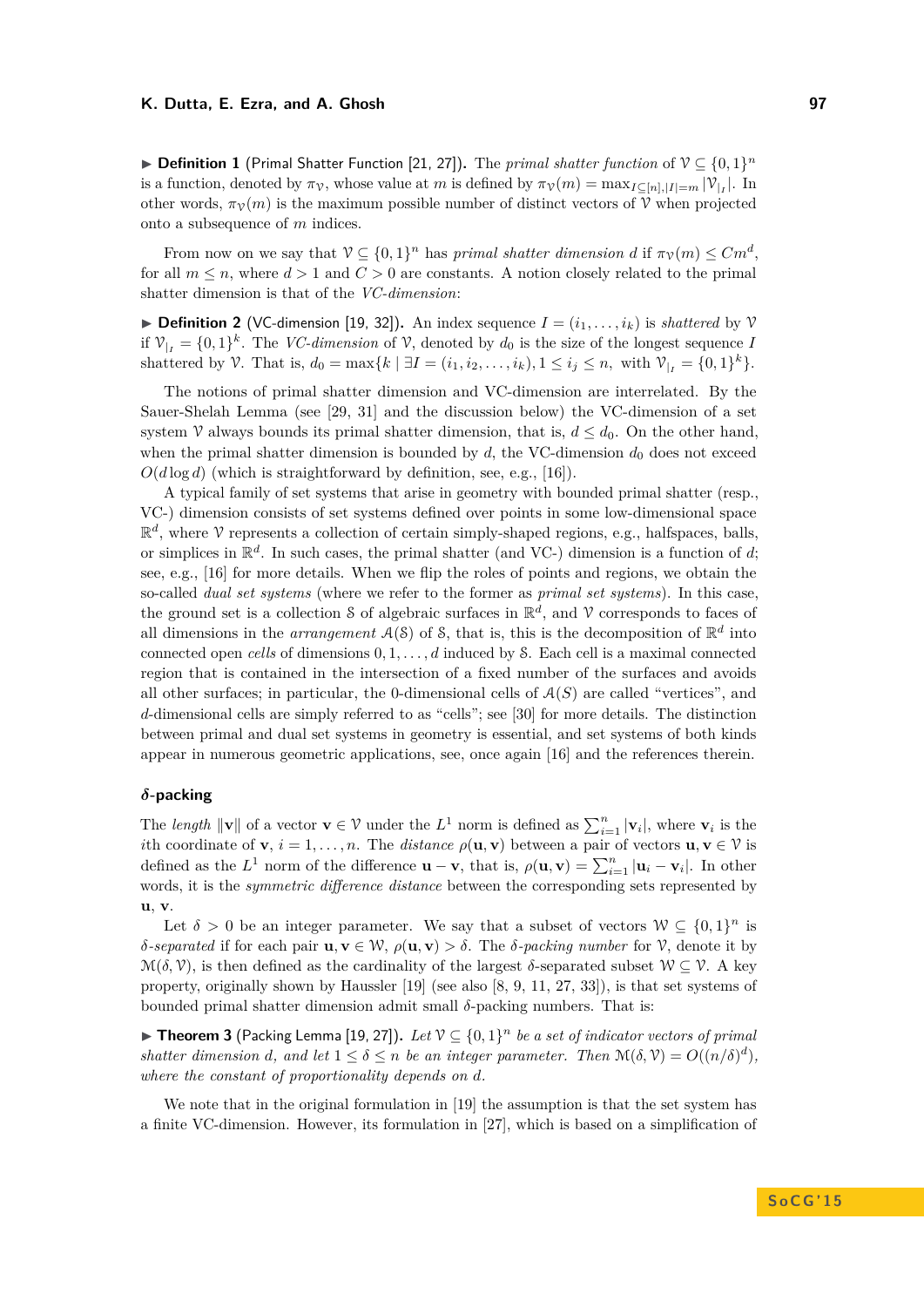the analysis of Haussler by Chazelle [\[8\]](#page-13-3), relies on the assumption that the primal shatter dimension is *d*, which is the actual bound that we state in Theorem [3.](#page-1-0) We also comment that a closer inspection of the analysis in [\[19\]](#page-13-0) shows that this assumption can be replaced with that of having bounded primal shatter dimension (independent of the analysis in [\[8\]](#page-13-3)). We describe these considerations in Section [2.1.](#page-3-0)

**Previous work.** In his seminal work, Dudley [\[11\]](#page-13-5) presented the first application of *chaining*, a proof technique due to Kolmogorov, to empirical process theory, where he showed the bound  $O((n/\delta)^{d_0} \log^{d_0}(n/\delta))$  on  $\mathcal{M}(\delta,\mathcal{V})$ , with a constant of proportionality depending on the VC-dimension  $d_0$  (see also previous work by Haussler [\[18\]](#page-13-6) and Pollard [\[28\]](#page-14-7) for an alternative proof and a specification of the constant of proportionality). This bound was later improved by Haussler [\[19\]](#page-13-0), who showed  $\mathcal{M}(\delta, \mathcal{V}) \leq e(d_0+1) \left(\frac{2en}{\delta}\right)^{d_0}$  (see also Theorem [3\)](#page-1-0), and presented a matching lower bound, which leaves only a constant factor gap, which depends exponentially in  $d_0$ . In fact, the aforementioned bounds are more general, and can also be applied to classes of real-valued functions of finite "pseudo-dimension" (the special case of set systems corresponds to Boolean functions), see, e.g., [\[18\]](#page-13-6), however, we do not discuss this generalization in this paper and focus merely on set systems  $\mathcal V$  of finite primal shatter (resp., VC-) dimension.

The bound of Haussler [\[19\]](#page-13-0) (Theorem [3\)](#page-1-0) is in fact a generalization of the so-called Sauer-Shelah Lemma [\[29,](#page-14-3) [31\]](#page-14-4), asserting that  $|\mathcal{V}| \leq (en/d_0)^{d_0}$ , where *e* is the base of the natural logarithm, and thus this bound is  $O(n^{d_0})$ . Indeed, when  $\delta = 1$ , the corresponding *δ*-separated set should include all vectors in V, and then the bound of Haussler [\[19\]](#page-13-0) becomes  $O(n^{d_0})$ , matching the Sauer-Shelah bound up to a constant factor that depends on  $d_0$ .

There have been several studies extending Haussler's bound or improving it in some special scenarios. We name only a few of them. Gottlieb *et al.* [\[15\]](#page-13-7) presented a sharpening of this bound when  $\delta$  is relatively large, i.e.,  $\delta$  is close to  $n/2$ , in which case the vectors are "nearly orthogonal". They also presented a tighter lower bound, which considerably simplifies the analysis of Bshouty *et al.* [\[6\]](#page-13-8), who achieved the same tightening.

A major application of packing is in obtaining improved bounds on the *sample complexity* in machine learning. This was studied by Li *et al.* [\[22\]](#page-13-9) (see also [\[18\]](#page-13-6)), who presented an asymptotically tight bound on the sample complexity, in order to guarantee a small "relative error." This problem has been revisited by Har-Peled and Sharir [\[17\]](#page-13-10) in the context of geometric set systems, where they referred to a sample of the above kind as a "relative approximation", and showed how to integrate it into an *approximate range counting* machinery, which is a central application in computational geometry. The packing number has also been used by Welzl [\[33\]](#page-14-6) in order to construct spanning trees of low crossing number (see also [\[27\]](#page-14-1)) and by Matoušek [\[26,](#page-14-8) [27\]](#page-14-1) in order to obtain asymptotically tight bounds in geometric discrepancy.

### **Our result**

In the sequel, we refine the bound in the Packing Lemma (Theorem [3\)](#page-1-0) so that it becomes sensitive to the length of the vectors  $\mathbf{v} \in \mathcal{V}$ , based on an appropriate refinement of the underlying primal shatter function. This refinement has several geometric realizations. Our ultimate goal is to show that when the set system is "shallow" (that is, the underlying vectors are short), the packing number becomes much smaller than the bound in Theorem [3.](#page-1-0)

Nevertheless, we cannot always enforce such an improvement, as in some settings the worst-case asymptotic bound on the packing number is  $\Omega((n/\delta)^d)$  even when the set system is shallow; see [\[14\]](#page-13-11) for an example.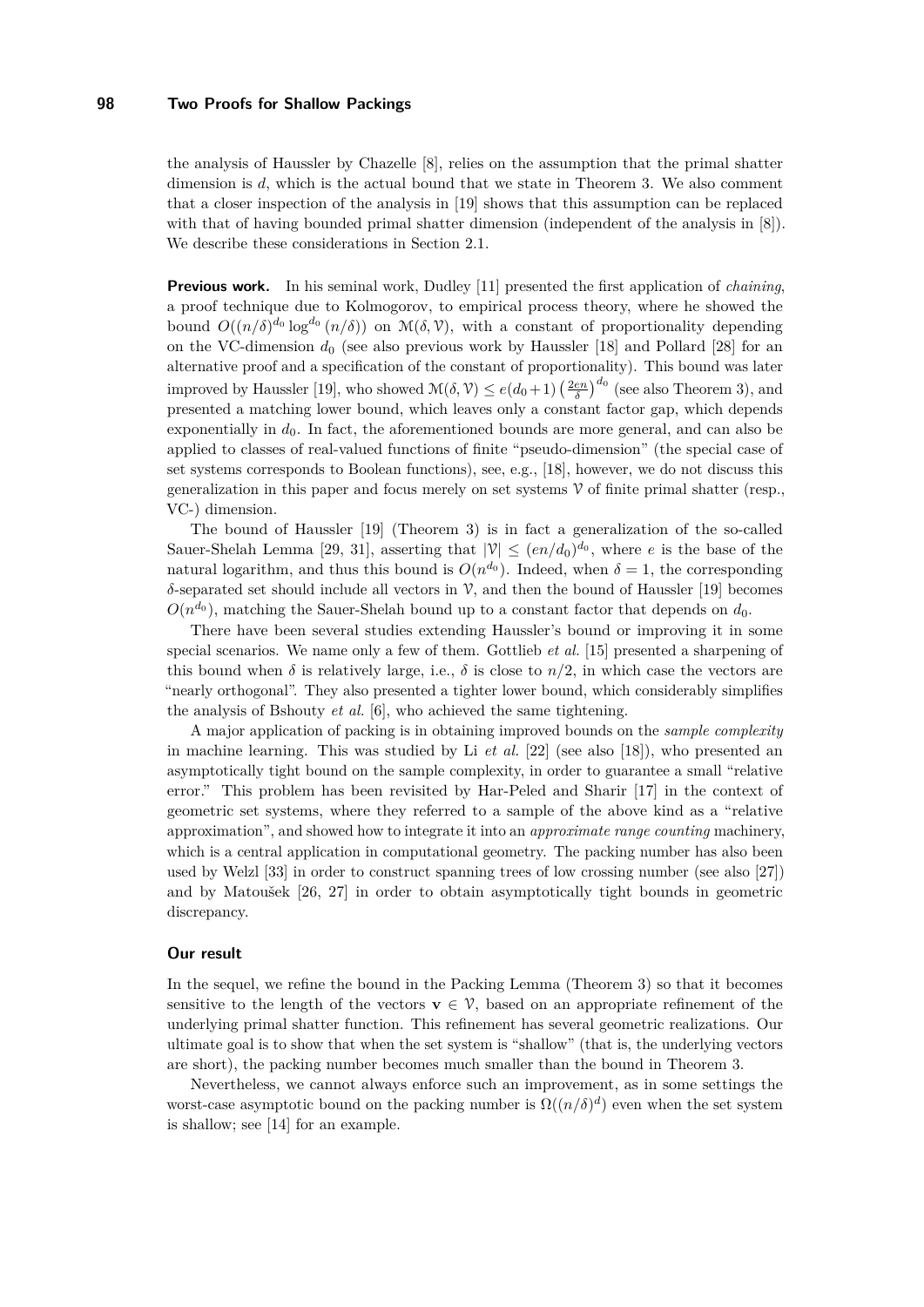Therefore, in order to obtain an improvement on the packing number of shallow set systems, we may need further assumptions on the primal shatter function. Such assumptions stem from the random sampling technique of Clarkson and Shor [\[10\]](#page-13-12), which we define as follows. Let  $\mathcal V$  be our set system. We assume that for any sequence *I* of  $m \leq n$  indices, and for any parameter  $1 \leq k \leq m$ , the number of vectors in  $\mathcal{V}_{|I}$  of length at most k is only  $O(m^{d_1}k^{d-d_1})$  $O(m^{d_1}k^{d-d_1})$  $O(m^{d_1}k^{d-d_1})$ , where *d* is the primal shatter dimension and  $1 \leq d_1 \leq d$  is a real parameter.<sup>1</sup> When  $k = m$  we obtain  $O(m^d)$  vectors in total, in accordance with the assumption that the primal shatter dimension is *d*, but the above bound is also sensitive to the length of the vectors as long as  $d_1 < d$ . From now on, we say that a primal shatter function of this kind has the (*d, d*1) *Clarkson-Shor property*.

Let us now denote by  $\mathcal{M}(\delta, k, \mathcal{V})$  the *δ*-packing number of  $\mathcal{V}$ , where the vector length of each element in  $\mathcal V$  is at most k, for some integer parameter  $1 \leq k \leq n$ . By these assumptions, we can assume, without loss of generality, that  $k > \delta/2$ , as otherwise the distance between any two elements in  $\mathcal V$  must be strictly less than  $\delta$ , in which case the packing is empty. In Sections [2–](#page-3-2) [3](#page-8-0) we present two proofs for our main result, stated below:

<span id="page-3-3"></span>▶ Theorem 4 (Shallow Packing Lemma). Let  $V \subseteq \{0,1\}^n$  be a set of indicator vectors, whose *primal shatter function has a* (*d, d*1) *Clarkson-Shor property, and whose VC-dim is d*0*. Let δ* ≥ 1 *be an integer parameter, and k an integer parameter between* 1 *and n, and suppose that*  $k \geq \delta/2$ *. Then:* 

$$
\mathcal{M}(\delta, k, \mathcal{V}) = O\left(\frac{n^{d_1} k^{d-d_1}}{\delta^d}\right),\,
$$

*where the constant of proportionality depends on*  $d$  *(and*  $d_0$ ).

This problem has initially been addressed by the second author in [\[13\]](#page-13-13) as a major tool to obtain size-sensitive discrepancy bounds in set systems of this kind, where it has been shown  $\mathcal{M}(\delta, k, \mathcal{V}) = O\left(\frac{n^{d_1}k^{d-d_1}\log^d{(n/\delta)}}{\delta^d}\right)$  $\frac{d^{1} \log^{d} (n/\delta)}{\delta^{d}}$ . The analysis in [\[13\]](#page-13-13) is a refinement over the technique of Dudley [\[11\]](#page-13-5) combined with the existence of small-size *relative approximations* (see [\[13\]](#page-13-13) for more details). In the current analysis we completely remove the extra log*<sup>d</sup>* (*n/δ*) factor appearing in the previous bound. In particular, when  $d_1 = d$  (where we just have the original assumption on the primal shatter function) or  $k = n$  (in which case each vector in  $\mathcal V$  has an arbitrary length), our bound matches the tight bound of Haussler, and thus appears as a generalization of the Packing Lemma (when replacing VC-dimension by primal shatter dimension). We present two proofs for Theorem [4,](#page-3-3) the first is an extension of Haussler's approach (Section [2\)](#page-3-2), and the second is an extension of Chazelle's proof [\[8\]](#page-13-3) to the Packing Lemma (Section [3\)](#page-8-0).

# <span id="page-3-2"></span>**2 First Proof: Refining Haussler's Approach**

# <span id="page-3-0"></span>**2.1 Preliminaries**

### **Overview of Haussler's Approach**

For the sake of completeness, we repeat some of the details in the analysis of Haussler [\[19\]](#page-13-0) and use similar notation for ease of presentation.

Let  $V \subseteq \{0,1\}^n$  be a collection of indicator vectors of bounded primal shatter dimension *d*, and denote its VC-dimension by  $d_0$ . By the discussion above,  $d_0 = O(d \log d)$ . From now

<span id="page-3-1"></span><sup>&</sup>lt;sup>1</sup> We ignore the cases where  $d_1 < 1$ , as it does not seem to appear in natural set systems – see below.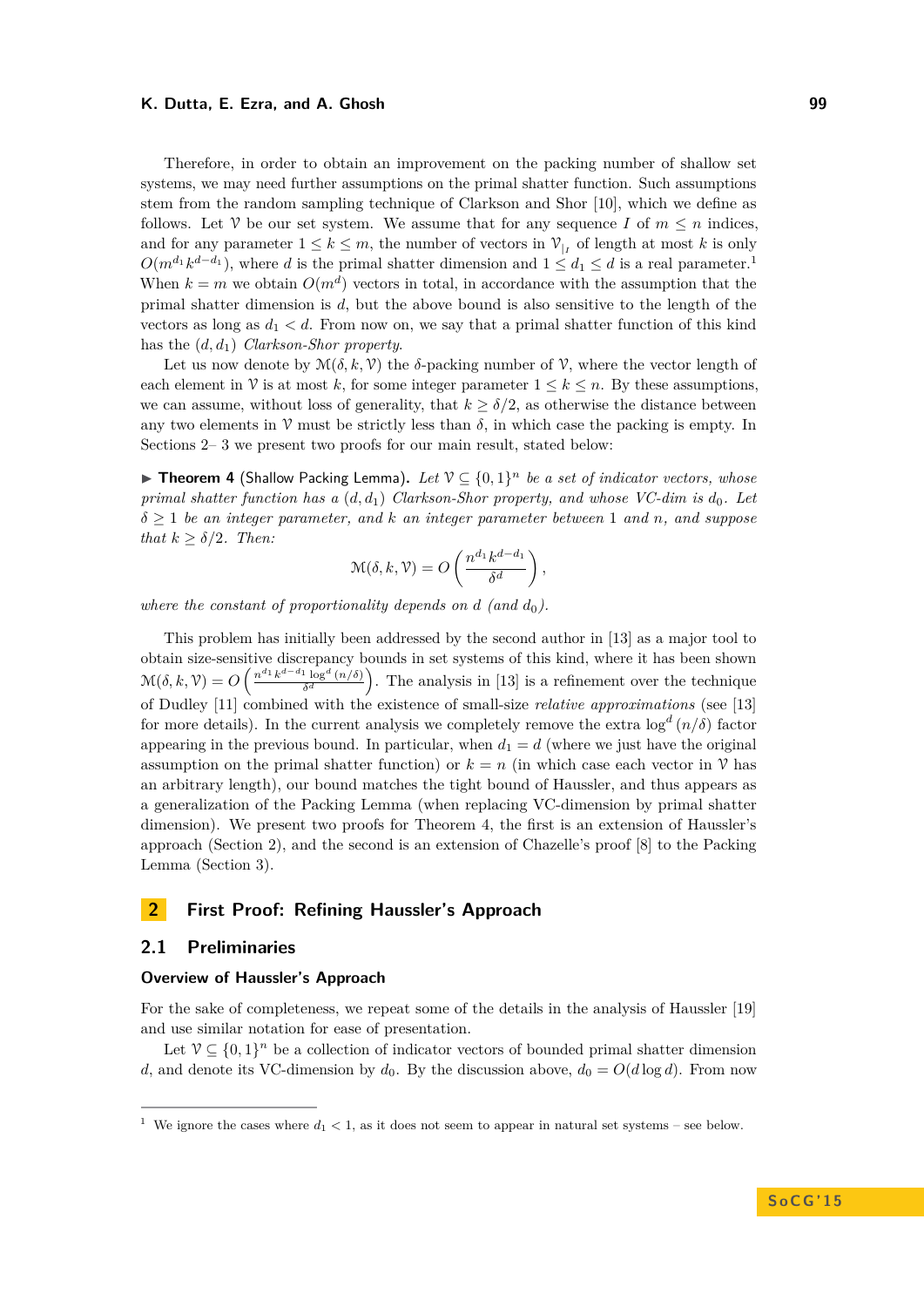on we assume that  $\mathcal V$  is  $\delta$ -separated, and thus a bound on  $|\mathcal V|$  is also a bound on the packing number of  $\mathcal V$ . The analysis in [\[19\]](#page-13-0) exploits the method of "conditional variance" in order to conclude

<span id="page-4-0"></span>
$$
|\mathcal{V}| \le (d_0 + 1) \mathbf{Exp}_I [|\mathcal{V}_{|I}|] = O\left(d \log d \mathbf{Exp}_I [|\mathcal{V}_{|I}|]\right),\tag{1}
$$

where  $\mathbf{Exp}_I [|\mathcal{V}_{|I}|\]$  is the expected size of  $\mathcal{V}$  when projected onto a subset  $I = \{i_1, \ldots, i_{m-1}\}\$ of *m* − 1 indices chosen uniformly at random without replacements from [*n*], and

<span id="page-4-2"></span>
$$
m := \left\lceil \frac{(2d_0 + 2)(n+1)}{\delta + 2d_0 + 2} \right\rceil = O\left(\frac{d_0 n}{\delta}\right) = O\left(\frac{nd \log d}{\delta}\right). \tag{2}
$$

See a preliminary version of this paper for details, as well as the facts that  $m \leq n$  and *I* consists of precisely  $m-1$  indices [\[14,](#page-13-11) Appendix B].

Moreover, we refine Haussler's analysis to include two natural extensions (see [\[14,](#page-13-11) Appendix B] for details): *(i) Obtain a refined bound on*  $\exp_I [|\mathcal{V}_{|I}|]$ : This extension is a direct consequence of Inequality [\(1\)](#page-4-0). In the analysis of Haussler  $\text{Exp}_I [|\mathcal{V}_{|I}|]$  is replaced by its upper bound  $O(m^d)$ , resulting from the fact that the primal shatter dimension of  $\mathcal V$  (and thus of  $V_{|I}$  is *d*, from which we obtain that *for any* choice of *I*,  $|V_{|I}| = O((m-1)^d) = O(m^d)$ , with a constant of proportionality that depends on *d*, and thus the packing number is  $O((n/\delta)^d)$ , as asserted in Theorem [3.](#page-1-0)[2](#page-4-1) However, in our analysis we would like to have a more subtle bound on the actual expected value of  $|\mathcal{V}_{l}|\right.$  In fact, the scenario imposed by our assumptions on the set system eventually yields a much smaller bound on the expectation of  $|\mathcal{V}_{|I}|$ , and thus on  $|\mathcal{V}|$ . We review this in more detail below. *(ii) Relaxing the bound on m.* We show that Inequality [\(1\)](#page-4-0) is still applicable when the sample  $I$  is slightly larger than the bound in  $(2)$ , as a stand alone relation, this may result in a suboptimal bound on  $|\mathcal{V}|$ , however, this property will assist us to obtain local improvements over the bound on  $|\mathcal{V}|$ , eventually yielding the bound in Theorem [4.](#page-3-3) Specifically, in our analysis we proceed in iterations, where at the first iteration we obtain a preliminary bound on  $|\mathcal{V}|$  (Corollary [6\)](#page-6-0), and then, at each subsequent iteration  $j > 1$ , we draw a sample  $I_j$  of  $m_j - 1$  indices where

<span id="page-4-4"></span>
$$
m_j := m \log^{(j)}(n/\delta) = O\left(\frac{d_0 n \log^{(j)}(n/\delta)}{\delta}\right),\tag{3}
$$

*m* is our choice in [\(2\)](#page-4-2), and  $log^{(j)}(\cdot)$  is the *j*th iterated logarithm function. Then, by a straightforward generalization of Haussler's analysis (described in [\[14,](#page-13-11) Appendix B]), we obtain, for each  $j = 2, \ldots, \log^*(n/\delta)$ :

<span id="page-4-3"></span>
$$
|\mathcal{V}| \le (d_0 + 1) \mathbf{Exp}_{I_j} \left[ |\mathcal{V}_{|_{I_j}}| \right].
$$
\n(4)

We note that since the bounds  $(1)$ – $(4)$  involve a dependency on the VC-dimension  $d_0$ , we will sometimes need to explicitly refer to this parameter

in addition to the primal shatter dimension *d*. Nevertheless, throughout the analysis we exploit the relation  $d \leq d_0 = O(d \log d)$ , mentioned in Section [1.](#page-0-0)

<span id="page-4-1"></span>We note, however, that the original analysis of Haussler [\[19\]](#page-13-0) does not rely on the primal shatter dimension, and the bound on  $\text{Exp}_I [|\mathcal{V}_{|I}|]$  is just  $O(m^{d_0})$  due to the Sauer-Shelah Lemma.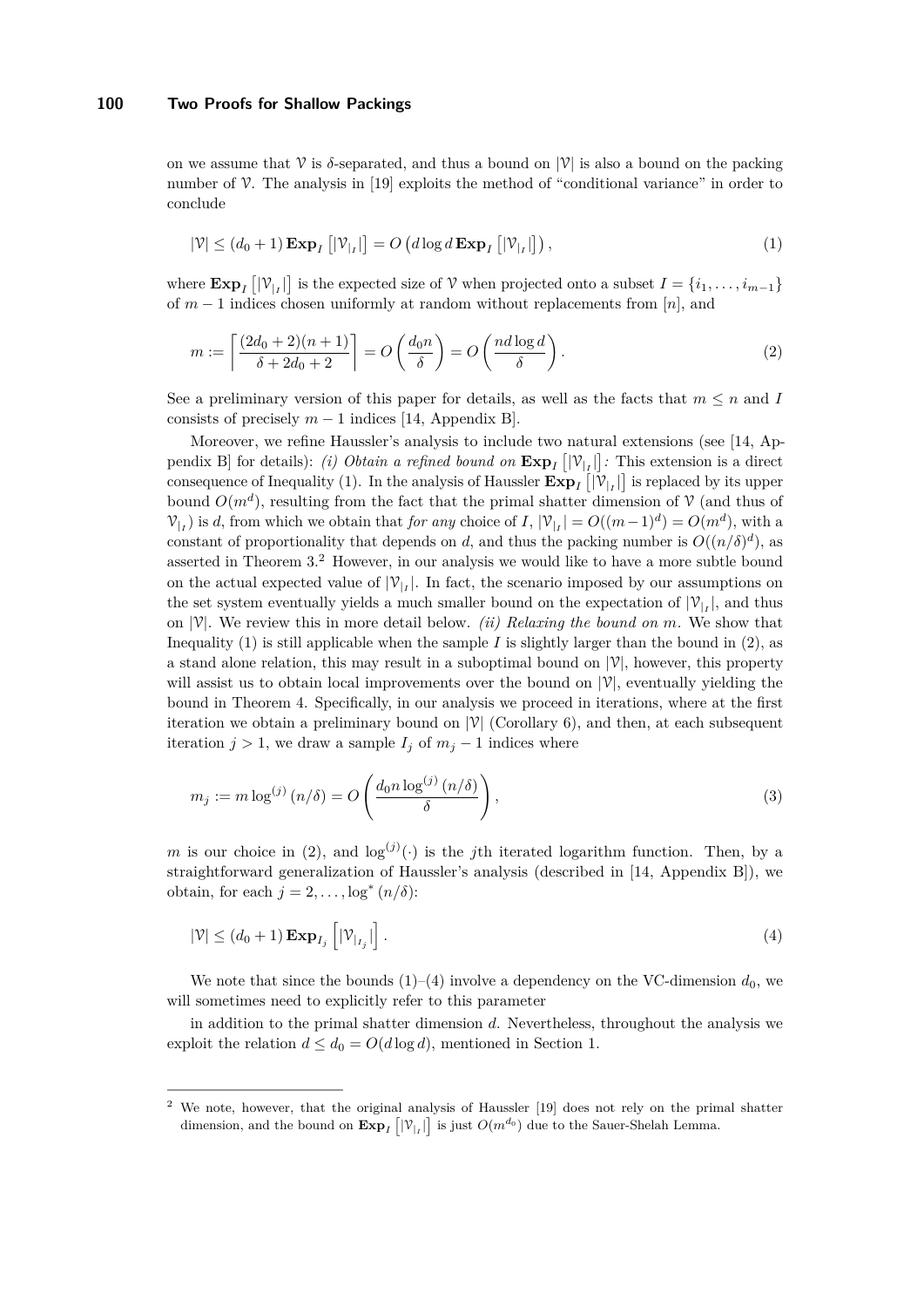### **2.2 Overview of the approach.**

We next present the proof of Theorem [4.](#page-3-3) In what follows, we assume that  $\mathcal V$  is  $\delta$ -separated. We first recall the assumption that the primal shatter function of  $\mathcal V$  has a  $(d, d_1)$  Clarkson-Shor property, and that the length of each vector  $\mathbf{v} \in \mathcal{V}$  under the  $L^1$  norm is most k. This implies that  $\mathcal V$  consists of at most  $O(n^{d_1}k^{d-d_1})$  vectors.

Since the Clarkson-Shor property is hereditary, then this also applies to any projection of V onto a subset of indices, implying that the bound on  $|\mathcal{V}|_I$  is at most  $O(m^{d_1}k^{d-d_1})$ , where *I* is a subset of  $m-1$  indices as above. However, due to our sampling scheme we expect that the length of each vector in  $V_{|I}$  should be much smaller than k, (e.g., in expectation this value should not exceed  $k(m-1)/n$ , from which we may conclude that the actual bound on  $|\mathcal{V}_{|I}|$  is smaller than the trivial bound  $O(m^{d_1}k^{d-d_1})$ . Ideally, we would like to show that this bound is  $O(m^{d_1}(km/n)^{d-d_1}) = O(n^{d_1}k^{d-d_1}/\delta^d)$ , which matches our asymptotic bound in Theorem [4](#page-3-3) (recall that  $m = O(n/\delta)$ ). However, this is likely to happen only in case where the length of each vector in  $\mathcal{V}_{\vert I}$  does not exceed its expected value, or that there are only a few vectors whose length deviates from its expected value by far, whereas, in the worst case there might be many leftover "long" vectors in  $V_{|I}$ . Nevertheless, our goal is to show that, with some carefulness one can proceed in iterations, where initially *I* is a slightly larger sample, and then at each iteration we reduce its size, until eventually it becomes  $O(m)$  and we remain with only a few long vectors. At each such iteration  $V_{|I}$  is a random structure that depends on the choice of *I* and may thus contain long vectors, however, in expectation they will be scarce!

Specifically, we proceed over at most  $\log^*(n/\delta)$  iterations, where we perform local improvements over the bound on  $|\mathcal{V}|$ , as follows. Let  $|\mathcal{V}|^{(j)}$  be the bound on  $|\mathcal{V}|$  after the *j*th iteration is completed,  $1 \leq j \leq \log^*(n/\delta)$ . We first show in Corollary [6](#page-6-0) that for the first iteration,  $|\mathcal{V}| \leq |\mathcal{V}|^{(1)} = O\left(\frac{n^{d_1}k^{d-d_1}\log^d(n/\delta)}{\delta^d}\right)$  $\frac{d \log^d (n/\delta)}{\delta^d}$ , with a constant of proportionality that depends on *d*. Then, at each further iteration  $j \geq 2$ , we select a set  $I_j$  of  $m_j - 1 =$  $O(n \log^{(j)} (n/\delta)/\delta)$  indices uniformly at random without replacements from [*n*] (see [\(3\)](#page-4-4) for the bound on  $m_j$ ). Our goal is to bound  $\mathbf{Exp}_{I_j} \left[ |\mathcal{V}_{I_j}| \right]$  using the bound  $|\mathcal{V}|^{(j-1)}$ , obtained at the previous iteration, which, we assume by induction to be  $O\left(\frac{n^{d_1}k^{d-d_1}(\log^{(j-1)}(n/\delta))^d}{\delta^d}\right)$  $\frac{\log^{(j-1)} (n/\delta))^d}{\delta^d}$ (note that the actual constant of proportionality in our recursive scheme is 1, see Lemma [8\)](#page-7-0), where the base case  $j = 2$  is shown in Corollary [6.](#page-6-0)

A key property in the analysis is then to show that the probability that the length of a vector  $\mathbf{v} \in \mathcal{V}_{|I_j|}$  (after the projection of V onto  $I_j$ ) deviates from its expectation decays exponentially (Lemma [7\)](#page-7-1). Note that in our case this expectation is at most  $k(m_j - 1)/n$ . This, in particular, enables us to claim that *in expectation* the overall majority of the vectors in  $\mathcal{V}_{|I_j}$  have length at most  $O(k(m_j-1)/n)$ , whereas the remaining longer vectors are scarce. Specifically, since the Clarkson-Shor property is hereditary, we apply it to  $v_{|_{I_j}}$  and conclude that the number of its vectors of length at most  $O(k(m_j-1)/n)$  is only  $O\left(\frac{n^{d_1}k^{d-d_1}(\log^{(j)}(n/\delta))^d}{\delta^d}\right)$  $\frac{\log^{(j)} (n/\delta))^d}{\delta^d}$ , with a constant of proportionality that depends on *d*. On the other hand, due to Lemma [7](#page-7-1) and our inductive hypothesis, the number of longer vectors does not exceed  $O\left(\frac{n^{d_1}k^{d-d_1}}{\delta^d}\right)$  $\frac{k^{d-d_1}}{\delta^d}$ , which is dominated by the first bound. We thus  $\text{conclude } \mathbf{Exp}_{I_j}\left[|\mathcal{V}_{|_{I_j}}|\right] = O\left(\frac{n^{d_1}k^{d-d_1}(\log^{(j)}(n/\delta))^d}{\delta^d}\right)$  $\frac{\log^{(j)} (n/\delta))^d}{\delta^d}$ . Then we apply Inequality [\(4\)](#page-4-3) in order to complete the inductive step, whence we obtain the bound on  $|\mathcal{V}|^{(j)}$ , and thus on  $|\mathcal{V}|$ . These properties are described more rigorously in Lemma [8,](#page-7-0) where derive a recursive inequality for  $|\mathcal{V}|^{(j)}$  using the bound on  $\mathbf{Exp}_{I_j}([\mathcal{V}_{I_j}])$ . We emphasize the fact that the sample  $I_j$  is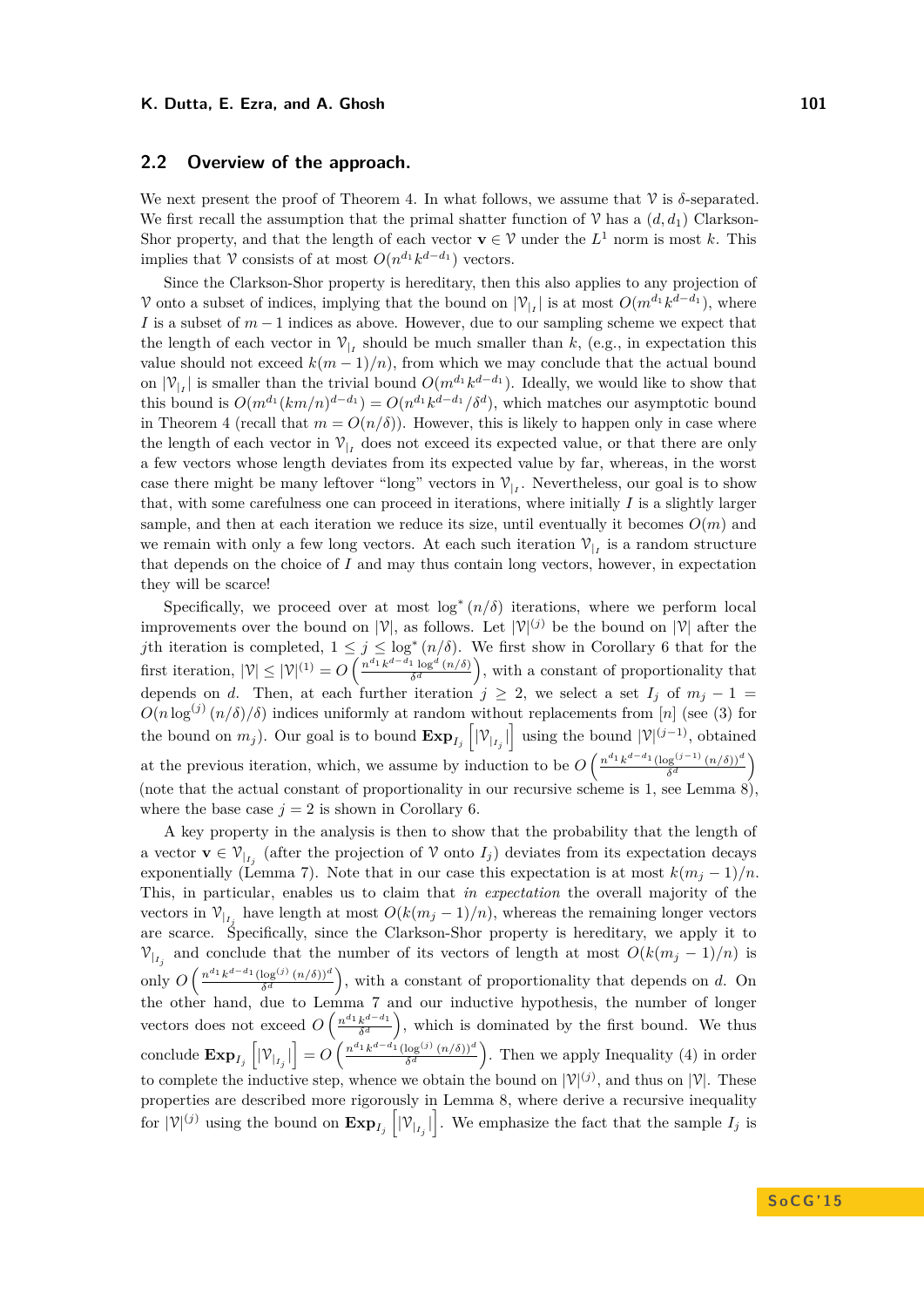always chosen from the *original* ground set [*n*], and thus, at each iteration we construct a new sample *from scratch*, and then exploit our observation in [\(4\)](#page-4-3).

In what follows, we also assume that  $\delta \leq n/2^{(d_0+1)}$  (where  $d_0$  is the VC-dim), as otherwise the bound on the packing number is a constant that depends on  $d$  and  $d_0$  by the Packing Lemma (Theorem [3\)](#page-1-0). This assumption is crucial for the recursive analysis presented in this section – see below.

# **2.3 The First Iteration**

In order to show our bound on  $|\mathcal{V}^{(1)}|$ , we form a subset  $I_1 = (i_1, \ldots, i_{m_1})$  of  $m_1 = |I_1|$  $O\left(\frac{dn\log\left(n/\delta\right)}{\delta}\right)$  $\frac{\sigma_S(n/\delta)}{\delta}$  indices<sup>[3](#page-6-1)</sup> with the following two properties: (i) each vector in  $\mathcal V$  is mapped to a distinct vector in  $V_{|I_1}$ , and (ii) the length of each vector in  $V_{|I_1}$  does not exceed  $O(k \cdot m_1/n)$ .

<span id="page-6-2"></span> $\blacktriangleright$  **Lemma 5.** *A sample*  $I_1$  *as above satisfies properties (i)–(ii), with probability at least*  $1/2$ *.* 

A set  $I_1$  as above exists by the considerations in [\[13\]](#page-13-13). See also a preliminray version of this paper for further details [\[14,](#page-13-11) Appendix C].

We next apply Lemma [5](#page-6-2) in order to bound  $|\mathcal{V}_{l_1}|$ . We first recall that the  $(d, d_1)$  Clarkson-Shor property of the primal shatter function of  $\hat{V}$  is hereditary. Incorporating the bound on *m*<sup>1</sup> and property (ii), we conclude that

$$
|\mathcal{V}_{|_{I_1}}| = O\left(m_1^{d_1} \left(\frac{km_1}{n}\right)^{d-d_1}\right) = O\left(\frac{n^{d_1} k^{d-d_1} \log^d\left(n/\delta\right)}{\delta^d}\right),\,
$$

with a constant of proportionality that depends on *d*. Now, due to property (i),  $|\mathcal{V}| \leq |\mathcal{V}_{l_{I_1}}|$ , we thus conclude:

<span id="page-6-0"></span>**► Corollary 6.** After the first iteration we have:  $|\mathcal{V}| \leq |\mathcal{V}|^{(1)} = O\left(\frac{n^{d_1}k^{d-d_1}\log^d(n/\delta)}{\delta^d}\right)$  $\frac{d}{\delta^d}$   $\frac{(n/\delta)}{n}$ , with *a constant of proportionality that depends on d.*

 $\triangleright$  Remark. We note that the preliminary bound given in Corollary [6](#page-6-0) is crucial for the analysis, as it constitutes the base for the iterative process described in Section [2.4.](#page-6-3) In fact, this step of the analysis alone bypasses our refinement to Haussler's approach, and instead exploits the approach of Dudley [\[11\]](#page-13-5).

# <span id="page-6-3"></span>**2.4 The Subsequent Iterations: Applying the Inductive Step**

Let us now fix an iteration  $j \geq 2$ . As noted above, we assume by induction on *j* that the bound  $|\mathcal{V}|^{(j-1)}$  on  $|\mathcal{V}|$  after the  $(j-1)$ th iteration is  $O\left(\frac{n^{d_1}k^{d-d_1}(\log^{(j-1)}(n/\delta))^d}{\delta^d}\right)$  $\left(\frac{\log^{(j-1)}(n/\delta))^d}{\delta^d}\right)$ . Let  $I_j$  be a subset of  $m_j - 1$  indices, chosen uniformly at random without replacements from [*n*], with *m<sub>j</sub>* given by [\(3\)](#page-4-4). Let  $\mathbf{v} \in \mathcal{V}$ , and denote by  $\mathbf{v}_{|I_j}$  its projection onto  $I_j$ . The expected length **Exp**[ $\|\mathbf{v}_{l_{j}}\|$ ] of  $\mathbf{v}_{l_{j}}$  is at most  $k(m_{j}-1)/n = O(d_{0}k \log^{(j)}(n/\delta)/\delta)$ . We next show (see a preliminary version of this paper [\[14,](#page-13-11) Appendix D] for the proof):

<span id="page-6-1"></span><sup>3</sup> In this particular step we use a different machinery than that of Haussler [\[19\]](#page-13-0); see the proof of Lemma [5](#page-6-2) and our remark after Corollary [6.](#page-6-0) Therefore,  $|I_1| = m_1$ , rather than  $m_1 - 1$ . Furthermore, the constant of proportionality in the bound on *m*<sup>1</sup> depends just on the primal shatter dimension *d* instead of the VC-dimension  $d_0$  as in [\(3\)](#page-4-4).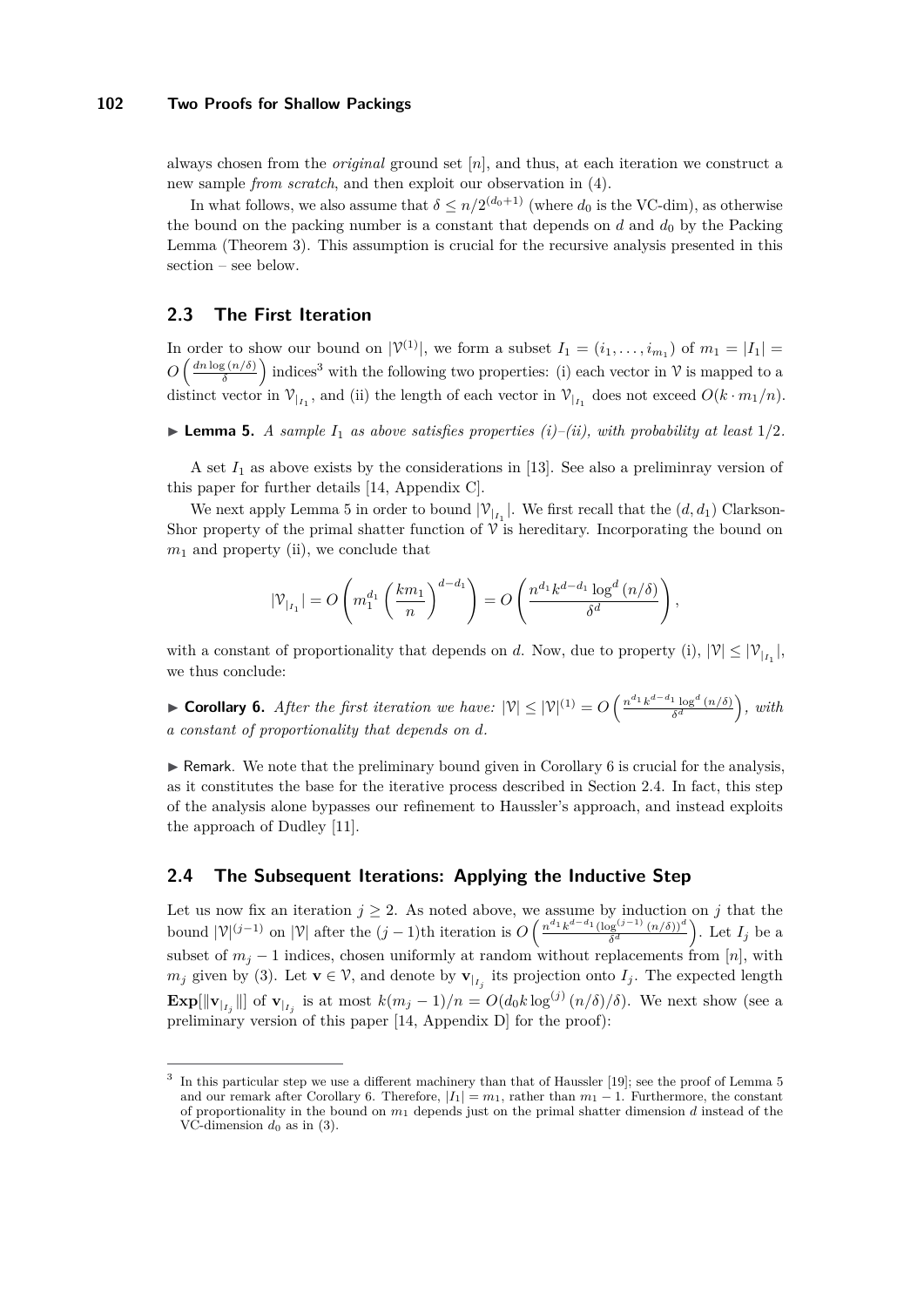<span id="page-7-1"></span>▶ Lemma 7 (Exponential Decay Lemma).

<span id="page-7-3"></span><span id="page-7-2"></span>
$$
\mathbf{Prob}\left[\|\mathbf{v}_{|_{I_j}}\|\geq t\cdot\frac{k(m_j-1)}{n}\right]<2^{-tk(m_j-1)/n},
$$

*where*  $t \geq 2e$  *is a real parameter and e is the base of the natural logarithm.* 

We now proceed as follows. Recall that we assume  $k \geq \delta/2$ , and by [\(3\)](#page-4-4) we have  $m_j = O\left(\frac{d_0 n \log^{(j)}{(n/\delta)}}{\delta}\right)$  $\left(\frac{\delta}{\delta} \left(n/\delta\right)\right)$  it follows from Lemma [7](#page-7-1) that

$$
\mathbf{Prob}\left[\|\mathbf{v}_{|_{I_j}}\| \ge C \cdot \frac{k(m_j - 1)}{n}\right] < \frac{1}{(\log^{(j-1)}(n/\delta))^D},\tag{5}
$$

where  $C \geq 2e$  is a sufficiently large constant, and  $D > d_0$  is another constant whose choice depends on *C* and  $d_0$ , and can be made arbitrarily large. Since  $d_0 \geq d$  we obviously have  $D > d$ . We next show:

<span id="page-7-0"></span>**I Lemma 8.** *Under the assumption that*  $k \ge \delta/2$ *, we have, at any iteration*  $j \ge 2$ *:* 

$$
|\mathcal{V}|^{(j)} \le A(d_0+1) \cdot \frac{n^{d_1} k^{d-d_1} (\log^{(j)} (n/\delta))^d}{\delta^d} + (d_0+1) \cdot \frac{|\mathcal{V}|^{(j-1)}}{(\log^{(j-1)} (n/\delta))^D},
$$
(6)

where  $|\mathcal{V}|^{(l)}$  is the bound on  $|\mathcal{V}|$  after the *l*th iteration, and  $A > 0$  is a constant that depends *on d (and d*0*) and the constant of proportionality determined by the Clarkson-Shor property of* V*.*

**Proof.** We in fact show:

$$
\mathbf{Exp}_{I_j}\left[|\mathcal{V}_{|_{I_j}}|\right] \leq A \cdot \frac{n^{d_1} k^{d-d_1} (\log^{(j)}(n/\delta))^d}{\delta^d} + \frac{|\mathcal{V}|^{(j-1)}}{(\log^{(j-1)}(n/\delta))^D},
$$

and then exploit the relation  $|\mathcal{V}| \leq (d_0 + 1) \mathbf{Exp}_{I_j} \left[ |\mathcal{V}_{I_j}| \right]$  (Inequality [\(4\)](#page-4-3)), in order to prove [\(6\)](#page-7-2).

In order to obtain the first term in the bound on  $\mathbf{Exp}_{I_j}\left[|\mathcal{V}_{I_j}| \right]$ , we consider all vectors of length at most  $C \cdot \frac{k(m_j-1)}{n}$  (where  $C \geq 2e$  is a sufficiently large constant as above) in the projection of V onto a subset  $I_j$  of  $m_j - 1$  indices (in this part of the analysis  $I_j$  can be arbitrary). Since the primal shatter function of  $\mathcal V$  has a  $(d, d_1)$  Clarkson-Shor property, which is hereditary, we obtain at most

$$
O(m_j^{d_1}(k(m_j-1)/n)^{d-d_1}) = O\left(\frac{n^{d_1}k^{d-d_1}(\log^{(j)}(n/\delta))^d}{\delta^d}\right)
$$

vectors in  $\mathcal{V}_{|I_j}$  of length smaller than  $C \cdot \frac{k(m_j-1)}{n} = O(\frac{k \log^{(j)} (n/\delta)}{\delta})$  $\frac{\partial (n/\delta)}{\delta}$ ). It is easy to verify that the constant of proportionality  $A$  in the bound just obtained depends on  $d$ ,  $d_0$ , and the constant of proportionality determined by the Clarkson-Shor property of V.

Next, in order to obtain the second term, we consider the vectors  $\mathbf{v} \in \mathcal{V}$  that are mapped to vectors  $\mathbf{v}_{|_{I_j}} \in \mathcal{V}_{|_{I_j}}$  with  $\|\mathbf{v}_{|_{I_j}}\| > C \cdot \frac{k(m_j-1)}{n}$ . By Inequality [\(5\)](#page-7-3):

$$
\mathbf{Exp}\left[\left|\left\{\mathbf{v}\in\mathcal{V}\; \mid\; \|\mathbf{v}_{|_{I_j}}\|>C\cdot\frac{k(m_j-1)}{n}\right\}\right|\right]<\frac{|\mathcal{V}|}{(\log^{(j-1)}(n/\delta))^D},
$$

and recall that  $|\mathcal{V}|^{(j-1)}$  is the bound on  $|\mathcal{V}|$  after the previous iteration *j* − 1. This completes the proof of the lemma.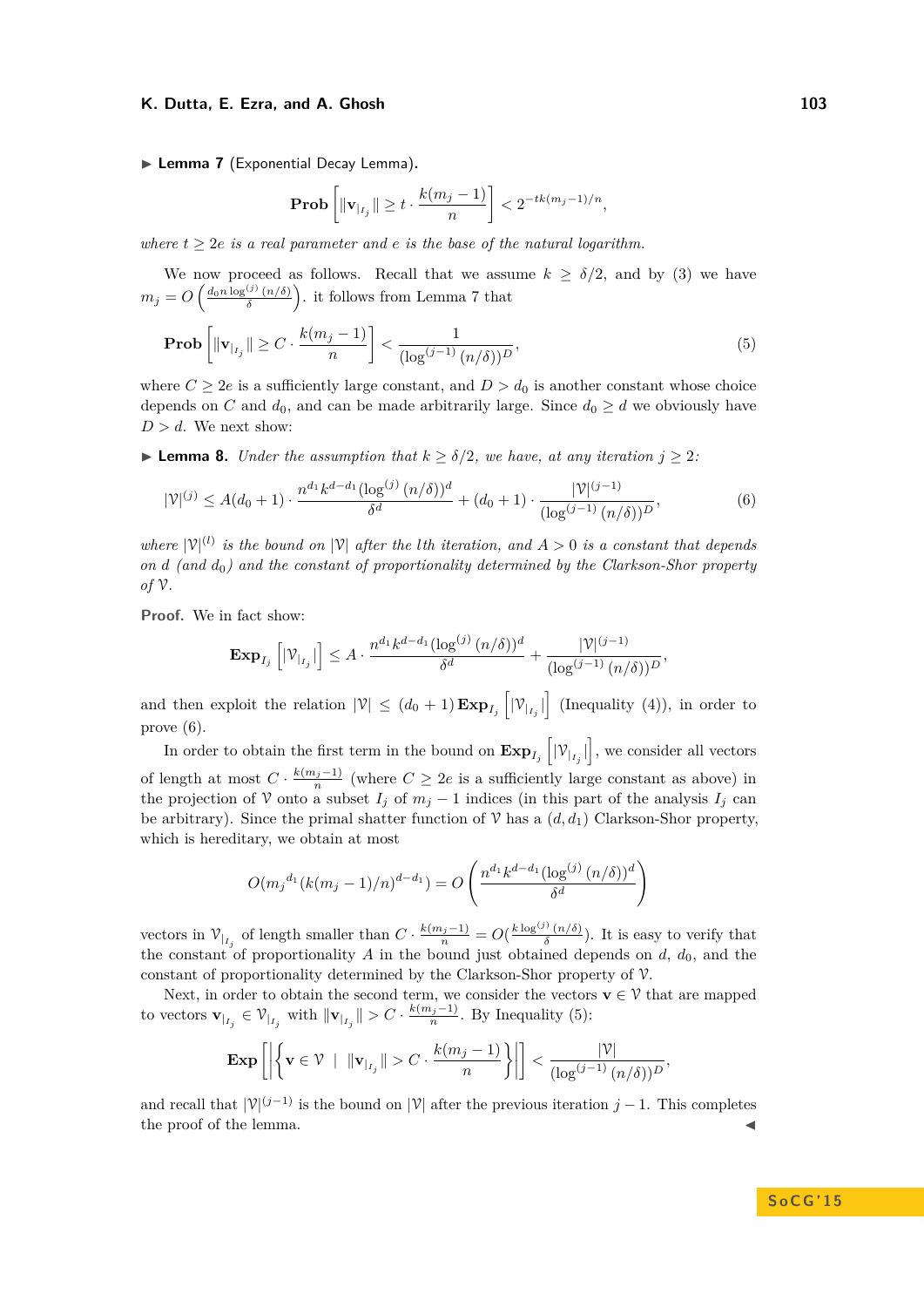**F** Remark. We note that the bound on  $\mathbf{Exp}_{I_j}\left[|\mathcal{V}_{I_j}| \right]$  consists of the *worst-case* bound on the number of short vectors of length at most  $C \cdot k(m_j-1)/n$ , obtained by the Clarkson-Shor property, plus the *expected* number of long vectors.

**Wrapping up.** We now complete the analysis and solve Inequality [\(6\)](#page-7-2). Our initial assumption that  $\delta \leq n/2^{(d_0+1)}$ , and the fact that  $D > d$  is sufficiently large, imply that the coefficient of the recursive term is smaller than 1, for any  $2 \leq j \leq 1 + \log^* (n/\delta) - \log^* (d_0 + 1)$ .<sup>[4](#page-8-1)</sup> Then, using induction on  $j$ , one can verify that the solution is

$$
|\mathcal{V}|^{(j)} \le 2A(d_0+1)\frac{n^{d_1}k^{d-d_1}(\log^{(j)}(n/\delta))^d}{\delta^d},\tag{7}
$$

for any  $2 \leq j \leq 1 + \log^*(n/\delta) - \log^*$  $(d_0 + 1).$ 

We thus conclude  $|\mathcal{V}|^{(j)} = O\left(\frac{n^{d_1}k^{d-d_1}(\log^{(j)}(n/\delta))^d}{\delta^d}\right)$  $\frac{\log^{(j)} (n/\delta))^d}{\delta^d}$ . In particular, at the termination of the last iteration  $j^* = 1 + \log^* (n/\delta) - \log^* (d_0 + 1)$ , we obtain:

$$
|\mathcal{V}| \leq |\mathcal{V}|^{(j^*)} = O\left(\frac{n^{d_1}k^{d-d_1}}{\delta^d}\right),\,
$$

with a constant of proportionality that depends on  $d$  (and  $d_0$ ). This at last completes the proof of Theorem [4.](#page-3-3)

# <span id="page-8-0"></span>**3 Second Proof: Refining Chazelle's Approach**

In this section, we shall prove a size-sensitive version of Haussler's upper bound for *δ*separated systems in set-systems of bounded primal shatter dimension building on Chazelle's presentation of Haussler's proof, (which has been described by Matoušek as "a magician's trick") as explained in [\[27\]](#page-14-1). By Haussler's result [\[19\]](#page-13-0), we know that  $M = O(n/\delta)^d$  $(n/\delta)^{d_1}(l/\delta)^{d_2} \cdot g(n,l,\delta)^d$ , where  $g(n,l,d) = O((n/l)^{d_2})$ . We would like to show the optimum upper bound for  $q$  is independent of  $n, l$ . We shall show that the optimal bound (up to constants) is in fact,  $g = c^*$ , where  $c^*$  is the fixed point of  $f(x) = c' \log x$ , with  $c' > 1$ independent of  $n, l, \delta$ .

### **Intuition**

We provide some intuition for our extension of the Haussler/Chazelle proof below (at least to the reader familiar with it). A naïve attempt to extend Chazelle's proof to shallow packings, fails, because (as in the previous proof), one chooses a random subsequence  $I$ , and estimates the number of projections on *I*, caused by  $\delta$ -packed vectors of bounded size. For a given vector, its projection on *I* can be much larger than expected. However, we shall choose  $A<sup>0</sup>$ in a way that the *number* of such "bad" vectors, is at most a constant times their expected *number*. This allows us to get the final bound in a single iteration.

### **Details**

Before we give the details of the second proof, we will need the definition of *unit distance graph* of a set system which will play central role in the proof of the theorem.

<span id="page-8-1"></span><sup>&</sup>lt;sup>4</sup> We observe that  $2 \leq 1 + \log^* (n/\delta) - \log^* (d_0 + 1) \leq \log^* (n/\delta)$ , due to our assumption that  $\delta \leq n/2^{(d_0+1)}$ , and the fact that  $d_0 \geq 1$ .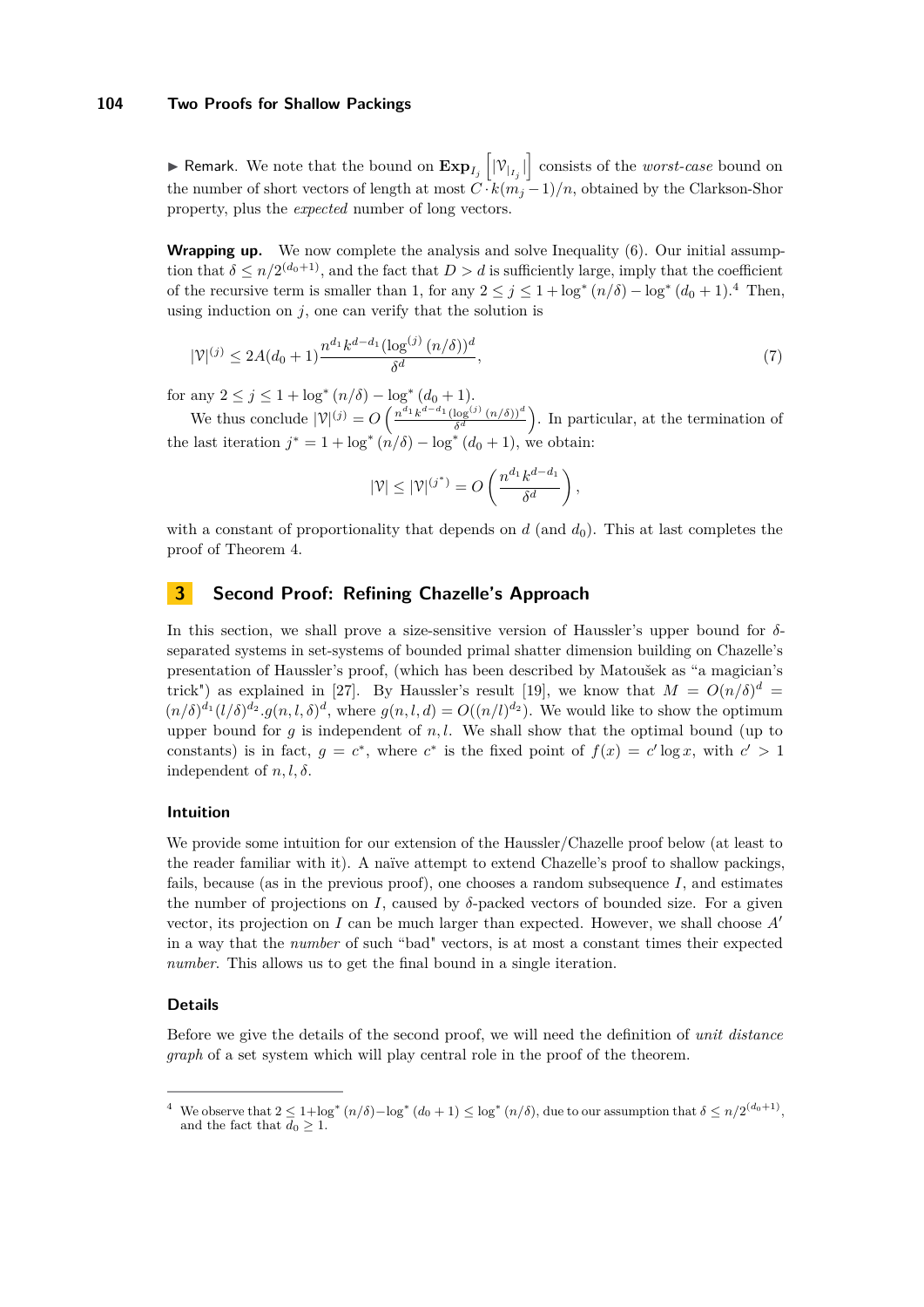**Definition 9** (Unit distance graph). For a set system  $\mathcal{V}$ , unit distance graph  $\mathcal{UD}(\mathcal{V})$  is a graph with vertex set V and a pair  $\{v_1, v_2\}$  is an edge if  $\rho(v_1, v_2) = 1$ .

Consider a random subsequence of indices  $I = (i_1, \ldots, i_s)$  where each  $i \in [n]$  is selected with probability  $p = \frac{36d_0 K}{\delta}$ , where  $K \ge 1$  is a parameter to be fixed later. Define  $\mathcal{V}_1 := \mathcal{V}_{|I}$ . Consider the unit distance graph  $\mathfrak{UD}(\mathcal{V}_1)$ . For each set  $\mathbf{v}_1 \in \mathcal{V}_1$ , define the weight of  $\mathbf{v}_1$  as:  $w(\mathbf{v}_1) := \# \{ \mathbf{v} \in \mathcal{V} : \mathbf{v}_{|I} = \mathbf{v}_1 \}.$  Observe that

$$
\sum_{\mathbf{v}_1 \in \mathcal{V}_1} w(\mathbf{v}_1) = \mathcal{M}(\delta, k, \mathcal{V}).
$$

Let *E* be the edge set of  $\mathfrak{UD}(\mathcal{V}_1)$ . Now define the weight of an *edge*  $e = {\mathbf{v}_1, \mathbf{v}'_1} \in E$  as  $w(e) := \min(w(\mathbf{v}_1), w(\mathbf{v}'_1))$ . Let  $W := \sum_{e \in E} w(e)$ . We claim that

► Lemma 10.  $W \leq 2d_0 \sum_{\mathbf{v}_1 \in \mathcal{V}_1} w(\mathbf{v}_1) = 2d_0 \mathcal{M}(\delta, k, \mathcal{V})$ *.* 

Proof. The proof is based on the following lemma, proved by Haussler [\[19\]](#page-13-0) for set systems with bounded VC-dimension. The following version appears in Matoušek's book [\[27\]](#page-14-1):

**Lemma 11** ([\[19\]](#page-13-0)). Let V be a set-system with VC-dimension  $d_0$ . Then the unit-distance *graph*  $U\mathcal{D}(\mathcal{V})$  *has at most*  $d_0|\mathcal{V}|$  *edges.* 

Since the VC-dimension of  $\mathcal{V}_1$  is bounded by  $d_0$  from the hereditary property of VC-dimension, the lemma implies that there exists a vertex  $\mathbf{v}_1 \in \mathcal{V}_1$ , whose degree is at most  $2d_0$ . Removing  $\mathbf{v}_1$ , the total vertex weight drops by  $w(\mathbf{v}_1)$ , and the total edge weight drops by at most  $2d_0w(\mathbf{v}_1)$ . Continuing the argument until all vertices are removed, we get the claim.

Next, we shall prove a lower bound on the expectation  $\mathbf{Exp}[W]$ . Choose a random element *i*<sub>j</sub> ∈ {*i*<sub>1</sub>*, ..., i*<sub>*s*</sub>}. Let  $\mathcal{V}_2 := \mathcal{V}_{|I'}$  where  $I' = (i_1, \ldots, i_{j-1}, i_{j+1}, \ldots, i_s)$ , i.e., by abuse of notation  $I' = I \setminus \{i_j\}$ . Note that  $I'$  is a random subsequence where each  $i \in [n]$ was chosen with probability  $p' = p - 1/n$ . Crucially, one can consider the above process equivalent to first choosing  $I'$  by selecting each element of  $[n]$  with probability  $p'$ , and then selecting a uniformly random element  $i_j \in [n] \setminus I'$  with probability  $1/n$ .

Let  $E_1 \subset E$  be those edges  $(\mathbf{v}_1, \mathbf{v}'_1)$  of  $E$  where vectors  $\mathbf{v}_1$  and  $\mathbf{v}'_1$  differ in the coordinate  $i_j$ , and let

$$
W_1:=\sum_{e\in E_1}w(e).
$$

We need to lower bound  $\mathbf{Exp}[W_1]$ . Given  $I'$ , let

$$
Y = Y(I') := \#\{\mathbf{v} \in \mathcal{V} : \|\mathbf{v}_{|_{I'}}\| > c(k/\delta)\},\
$$

i.e., the number of vectors in  $\mathcal{V}$ , each of whose norm after projecting onto  $I'$  is more than  $c(l/\delta)$ , (where *c* shall be chosen appropriately). Let *Nice* denote the event

$$
(Y \leq 8 \mathbf{Exp}[Y]) \cap \left(\frac{np}{2} \leq s \leq \frac{3np}{2}\right) = N_Y \cap N_S.
$$

Conditioning *W* on *Nice*, we get:

$$
\begin{array}{rcl}\n\textbf{Exp}[W] & = & \textbf{Prob}\left[Nice\right]\textbf{Exp}[W|Nice] + \textbf{Prob}\left[Nice\right]\textbf{Exp}[W|\overline{Nice}]\n\\
& > & \textbf{Prob}\left[Nice\right]\textbf{Exp}[W|Nice]\n\end{array}
$$

By Markov's Inequality, see [\[4,](#page-13-14) App. A], we have

$$
Prob [NY] = Prob [Y \ge 8 Exp[Y]] \le 1/8,
$$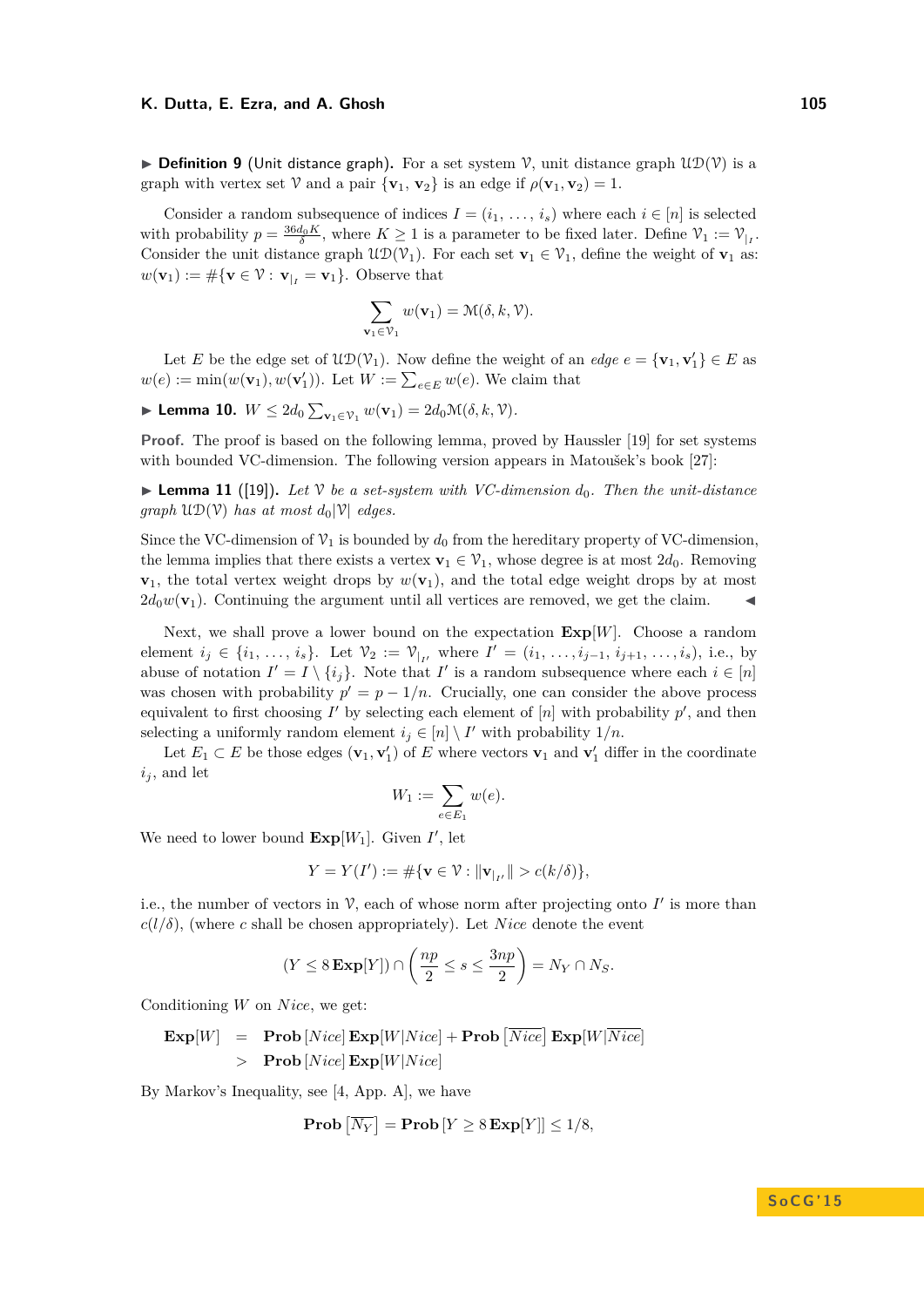and using Chernoff Bounds, see [\[4,](#page-13-14) App. A], with the fact that  $n/\delta \geq 1$ , we get

**Prob** 
$$
\overline{[N_S]}
$$
 = **Prob**  $[|s - np| > np/2] \le 2e^{(-36d_0 Kn/3.2^2 \delta)} \lt \lt 1/4.$ 

This implies

**Prob** 
$$
[Nice = N_Y \cap N_S]
$$
  $\geq 1 -$ **Prob**  $[N_S]$   $-$ **Prob**  $[N_Y] \geq 7/8 - e^{(-4d_0 K)} \geq 3/4$ ,

where the last inequality follows from the fact that  $d_0K \geq 1$ .

Hence,

<span id="page-10-1"></span>
$$
\mathbf{Exp}[W] \ge (3/4) \mathbf{Exp}[W|Nice] \ge \frac{3(np/2)}{4} \mathbf{Exp}[W_1|Nice],\tag{8}
$$

where the last inequality follows by symmetry of the choice of  $i_j$  from  $I$ , and the lower bound on *s* when the event *N ice* holds.

Hence,  $\mathbf{Exp}[W] \geq \left(\frac{3np}{8}\right) \mathbf{Exp}[W_1|Nice]$ . So to lower bound  $\mathbf{Exp}[W]$  up to constants, it suffices just to lower bound  $\mathbf{Exp}[W_1|Nice]$ . Let  $W_2$  denote  $W_1|Nice$ . Consider now  $\mathbf{Exp}[W_2|A']$ . That is, consider a fixed subsequence *I*' whose length is between  $np/2$  and  $3np/2$ , and which is such that the number of vectors **v**  $\in \mathcal{V}$  whose norm after projection onto *I*<sup> $\prime$ </sup> in more than  $ck/\delta$ , is at most  $8 \text{Exp}[Y]$ . We shall lower bound  $\text{Exp}[W_2|I']$  for this choice of  $I'$ .

By definition,  $W_1 = \sum_{e \in E_1} w(e)$ . Consider the equivalence classes of  $\mathcal V$  formed by their projection onto  $I'$ :

$$
\mathcal{V} = \mathcal{V}'_1 \cup \ldots \cup \mathcal{V}'_r.
$$

Define  $Bad \subset [r]$  to be those indices *j* for which  $\mathcal{V}'_j$  is such that

$$
\forall \mathbf{v} \in \mathcal{V}'_j : \|\mathbf{v}_{|_{I'}}\| > 8c(k/\delta).
$$

Further, let *Good* be  $[r] \setminus Bad$ . Since *Nice* holds, we have:

$$
\sum_{j \in Bad} |\mathcal{V}'_j| \leq 8 \mathbf{Exp}[Y].
$$

We first estimate the contribution of the classes in *Good*, to the total weight. Consider a class  $\mathcal{V}'_i$  such that  $i \in Good$ . Let  $\mathcal{V}''_1 \subset \mathcal{V}'_i$  be those vectors in  $\mathcal{V}'_i$  which contains 1 in the  $i_j$ -th coordinate, and let  $\mathcal{V}_2'' = \mathcal{V}_i' \setminus \mathcal{V}_1''$ . Let  $b = |\mathcal{V}_i'|$ ,  $b_1 = |\mathcal{V}_1''|$  and  $b_2 = |\mathcal{V}_2''|$ . Then the edge  $e \in E_1$  formed by the projection of  $\mathcal{V}'_i$  onto *I*, has weight

<span id="page-10-0"></span>
$$
w(e) = \min(b_1, b_2) \ge \frac{b_1 b_2}{b}.\tag{9}
$$

Observe that in Inequality  $(9)$ , *b* is a constant as the subsequence  $I'$  is fixed and the product  $b_1b_2$  is the random variable that depends on the choice of  $i_j$ . The product  $b_1b_2$  is the number of ordered pairs of vectors  $(\mathbf{v}, \mathbf{v}')$ , with **v** and **v**' in  $\mathcal{V}'_i$ , such that **v** and **v**' differs only in the  $i_j$ -th coordinate. For a given ordered pair  $(\mathbf{v}, \mathbf{v}')$  of distinct vectors  $\mathbf{v}, \mathbf{v}' \in \mathcal{V}'_i$ , the probability **v** and **v**' differ in the  $i_j$ -th coordinate is  $\frac{\delta}{n-s+1}$ , which is at least  $\frac{\delta}{n}$ . Therefore, the expected contribution of  $(\mathbf{v}, \mathbf{v}')$  to  $b_1b_2$  is at least  $\frac{\delta}{n}$  and this implies

$$
\mathbf{Exp}[b_1b_2] \geq \frac{b(b-1)\delta}{n}.
$$

And this further implies the together with Inequality [\(9\)](#page-10-0) that the weight of *e* (conditioned on *Nice* and  $I'$  is at least:

$$
\mathbf{Exp}[w(e)|\text{Nice} \cap I'] \ge \frac{1}{b} \mathbf{Exp}[b_1 b_2] \ge \frac{b(b-1)}{b} \cdot \frac{\delta}{n} = (b-1)\frac{\delta}{n} = (|\mathcal{V}'_i| - 1)\frac{\delta}{n}.
$$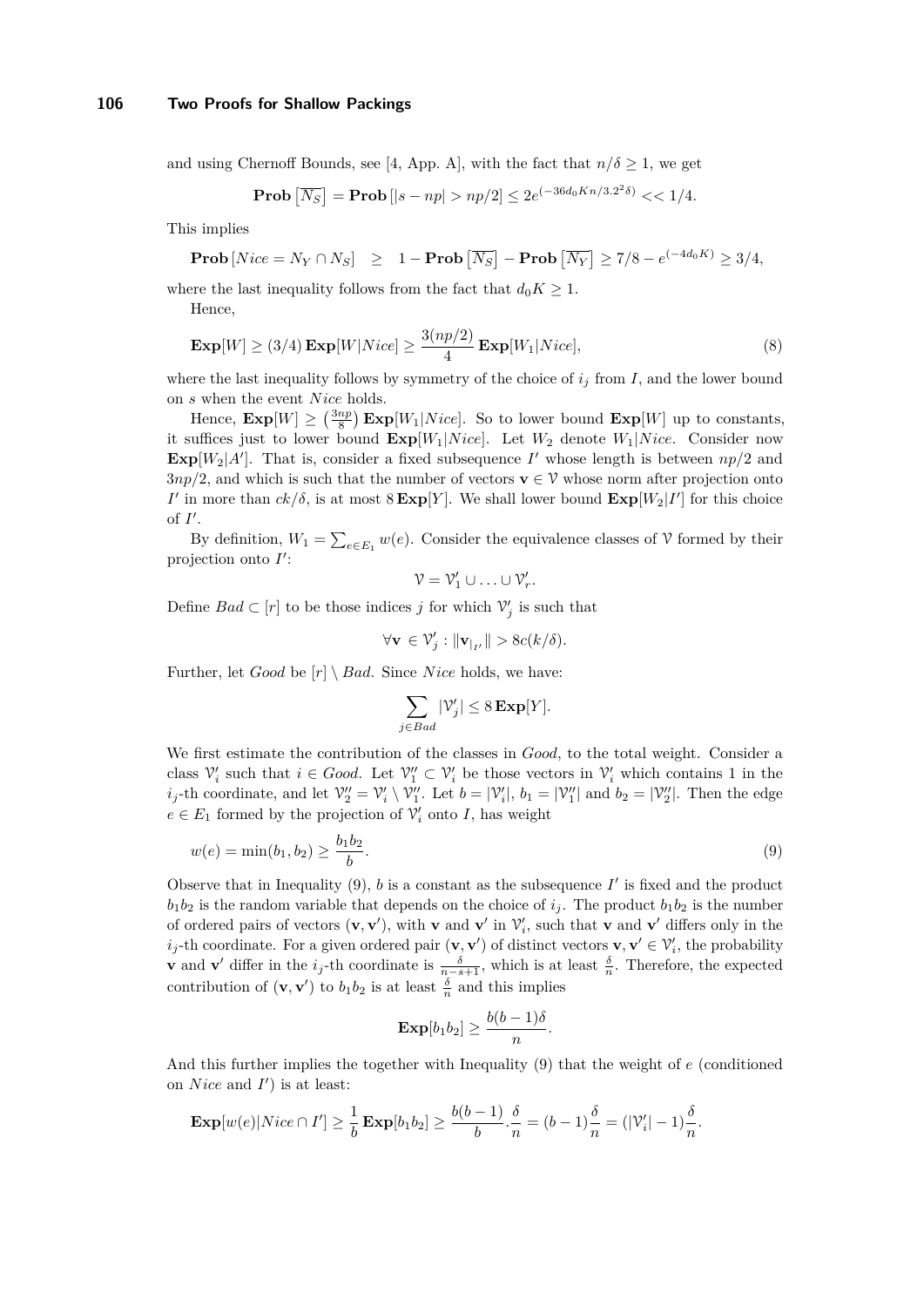Hence, the expected weight of  $\text{Exp}[W_2|I']$  is:

$$
\mathbf{Exp}[W_2|I'] \ge \sum_{e \in E_1} \mathbf{Exp}[w(e)|Nice \cap I'] \ge \sum_{i \in Good} (|\mathcal{V}'_i| - 1)\frac{\delta}{n}
$$

But by  $(d, d_1)$  Clarkson-Shor property, we have that

$$
\forall i \in Good, \ |(\mathcal{V}'_i)|_{I'}| \leq Cs^{d_1}(ckp)^{d-d_1}.
$$

Substituting in the lower bound for  $\mathbf{Exp}[W_2]$ , we get:

$$
\begin{array}{lcl} \mathbf{Exp}[W_2|A'] & \geq & \left( \left( \sum_{i \in Good} |\mathcal{V}'_i| \right) - C(1.5np)^{d_1} (ckp)^{d-d_1} \right) \frac{\delta}{n} \\ & \geq & \left( |\mathcal{V}| - 8 \mathbf{Exp}[Y] - C(6dK)^d \cdot (1.5)^{d_1} c^{d-d_1} \left( \frac{n}{\delta} \right)^{d_1} \left( \frac{k}{\delta} \right)^{d-d_1} \right) \frac{\delta}{n} \\ & \geq & \left( \mathcal{M}(\delta, k, \mathcal{V}) - 8 \mathbf{Exp}[Y] - C_1 K^d \left( \frac{n}{\delta} \right)^{d_1} \left( \frac{k}{\delta} \right)^{d-d_1} \right) \frac{\delta}{n} \end{array}
$$

where in the first inequality, we used the fact that the event  $N_S \subset Nice$  holds, and in the last line,  $C_1 = C \cdot (6d)^d 2^{d_1} c^{d-d_1}$ . Since the above holds for each *I*' which satisfies *Nice*, we get that

$$
\mathbf{Exp}[W_2] \ge \left(\mathcal{M}(\delta, k, \mathcal{V}) - 8\mathbf{Exp}[Y] - C_1 K^d \left(\frac{n}{\delta}\right)^{d_1} \left(\frac{l}{\delta}\right)^{d-d_1}\right) \frac{\delta}{n},
$$

Using equation [\(8\)](#page-10-1), and comparing with the upper bound on *W*,

 $(3np/8)$  **Exp**[*W*<sub>1</sub>|*Nice*]  $\leq$  **Exp**[*W*]  $\leq 2d_0 \mathcal{M}(\delta, k, \mathcal{V})$ *,* 

and substituting the lower bound  $\mathbf{Exp}[W_1|Nice]$ , and solving for  $\mathcal{M}(\delta, k, \mathcal{V})$ , we get

$$
\mathcal{M}(\delta, k, \mathcal{V}) \le \frac{(27K/4)\left(8\mathbf{Exp}[Y] + C_1 K^d \left(\frac{n}{\delta}\right)^{d_1} \left(\frac{k}{\delta}\right)^{d-d_1}\right)}{(27K/4 - 1)}.
$$

The following lemma therefore, completes the proof:

<span id="page-11-0"></span>▶ **Lemma 12.** *For*  $K = \max\{1, (\ln g)/36\}$ ,  $\mathbf{Exp}[Y] \leq C_2 \left(\frac{n}{\delta}\right)^{d_1} \left(\frac{k}{\delta}\right)^{d_2}$ .

Indeed, substituting the choice of *K* and the value of **Exp**[*Y* ] from Lemma [12,](#page-11-0) we get that

$$
g^{d} \left(\frac{n}{\delta}\right)^{d_1} \left(\frac{k}{\delta}\right)^{d-d_1} = \mathcal{M}(\delta, k, \mathcal{V})
$$
  
\n
$$
\leq \frac{C_1 K^d \left(\frac{n}{\delta}\right)^{d_1} \left(\frac{k}{\delta}\right)^{d-d_1} + 8C_2 \left(\frac{n}{\delta}\right)^{d_1} \left(\frac{k}{\delta}\right)^{d-d_1}}{1 - 4/27K}
$$
  
\n
$$
\leq C_3 K^d \left(\frac{n}{\delta}\right)^{d_1} \left(\frac{k}{\delta}\right)^{d-d_1} \leq C_4 (\max\{1, \log g\})^d \left(\frac{n}{\delta}\right)^{d_1} \left(\frac{k}{\delta}\right)^{d-d_1}
$$

where the shorthand  $g = g(n, l, \delta)$ . This implies that  $g^d \leq C_4(\max\{1, \log g\})^d$ , or  $g \leq$  $C_5$  max $\{1, \log q\}$ . Since for any *g* growing with *n*, *l*, or *δ*, we would have  $q \geq C_5 \log q$  for sufficiently large *n*, *k* or  $\delta$ , this inequality is only satisfiable when *q* is a constant function of  $n, l, \delta$ . i.e.  $g \leq c^*$ , where  $c^*$  is independent of  $n, k, \delta$ .

It only remains to prove Claim [12:](#page-11-0)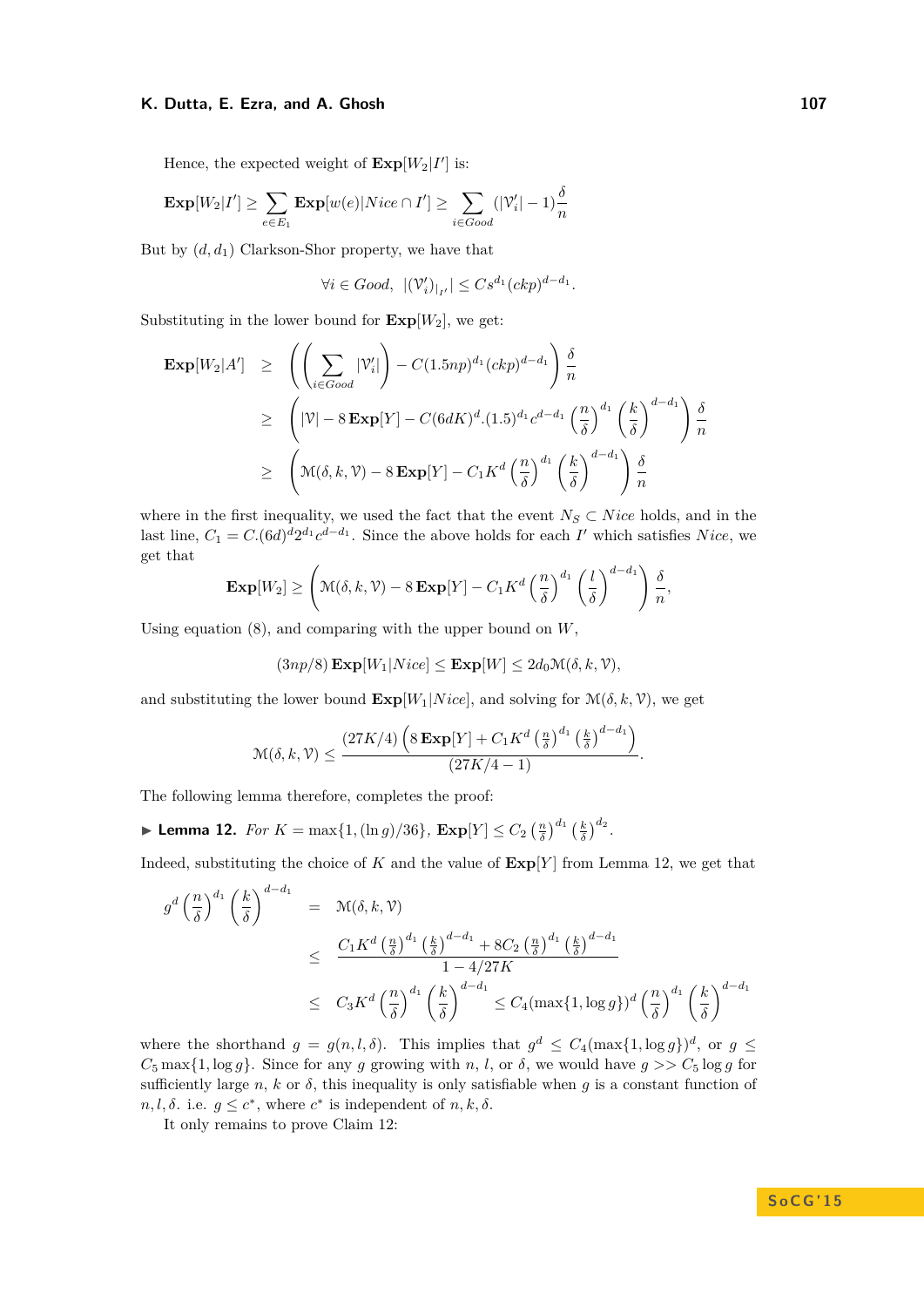**Proof of Lemma [12.](#page-11-0)** The proof follows easily from Chernoff Bounds. Fix  $\mathbf{v} \in \mathcal{V}$ . Let  $Z = ||\mathbf{v}_{|I'}||$ . Then  $\mathbf{Exp}[Z] = ||\mathbf{v}||p' = kp'$ . Since *I'* is a random subsequence chosen with probability  $p' = p - 1/n$ , the probability that

$$
Z \ge ckp' = \frac{36cdKk}{\delta} - \frac{ck}{n}
$$

is upper bounded using Chernoff bounds, see [\[4,](#page-13-14) App. A], as:

$$
\mathbf{Prob}\left[Z - \mathbf{Exp}[Z] > (c-1)\mathbf{Exp}[Z]\right] \le e^{(-\mathbf{Exp}[Z])} \le e^{(-36dKk/\delta)},
$$

for  $c = 1.01e$  and  $n \ge 100$ , say. Hence the expected number  $\exp[Y]$  of vectors, each of whose norm when projected onto  $I'$  in more than  $36cdKk/\delta$  elements, is at most:

$$
\mathbf{Exp}[Y] \le \mathcal{M}(\delta, k, \mathcal{V}) e^{(-36dKk/\delta)} \le \mathcal{M}(\delta, k, \mathcal{V}) e^{(-18dK)},
$$

since  $k \geq \delta/2$ . Substituting the value of  $\mathcal{M}(\delta, k, \mathcal{V})$  and also K in terms of f, we have

$$
\mathbf{Exp}[Y] \le g^d \left(\frac{n}{\delta}\right)^{d_1} \left(\frac{k}{\delta}\right)^{d-d_1} e^{(-18dK)} \le \left(\frac{n}{\delta}\right)^{d_1} \left(\frac{k}{\delta}\right)^{d-d_1} e^{d(\ln g - 18K)} \le \left(\frac{n}{\delta}\right)^{d_1} \left(\frac{k}{\delta}\right)^{d-d_1}
$$
\nfor  $K \ge (\ln g)/18$ .

This completes the proof of Theorem [4.](#page-3-3)

# **4 Concluding Remarks and Further Research**

We briefly mention a few applications of Theorem [4:](#page-3-3)

- **(i)** Smaller packing numbers for several natural geometric set systems under the shallowness assumption. Letting  $d > 1$  be an integer parameter, this includes set systems of points and halfspaces in *d*-dimensions, balls in *d*-dimensions, parallel slabs of arbitrary width in *d*-dimensions, as well as dual set systems defined over  $(d-1)$ -variate (not necessarily continuous or totally defined) functions *F* of *constant description complexity*. These results are described in detail in a preliminary version of this paper [\[14,](#page-13-11) Appendix B].
- **(ii)** Spanning trees with low total conflict number. This is based on the machinery of Welzl [\[33\]](#page-14-6) to construct spanning trees of low crossing number (see also [\[27\]](#page-14-1)). Here the tree spans V (representing, say, a set of regions defined over *n* points in *d*-space), and the "conflict number" of an edge  $(u, v)$  is the symmetric difference distance between  $u$ and *v*. See [\[14,](#page-13-11) Appendix B] for further details.
- **(iii)** Geometric discrepancy. Following the previous work of the second author [\[13\]](#page-13-13), the new bound in Theorem [4](#page-3-3) leads to an improved discrepancy bound that is sensitive to the size of the sets in various geometric set systems, including point and halfspaces in *d*-dimensions, this is mentioned in [\[14\]](#page-13-11) and described in detail in the preliminary work of the first and the third author [\[12\]](#page-13-15). As a consequence, it is shown in [\[12\]](#page-13-15) how to derive an improved bound on relative  $(\varepsilon, \delta)$ -approximations by adapting the approach in [\[13\]](#page-13-13). Last, but not least, it is shown in [\[12\]](#page-13-15) that the bound in Theorem [4](#page-3-3) leads to better bounds on the discrepancy of geometric set systems of low degree, as long as  $d_1 = 1$ .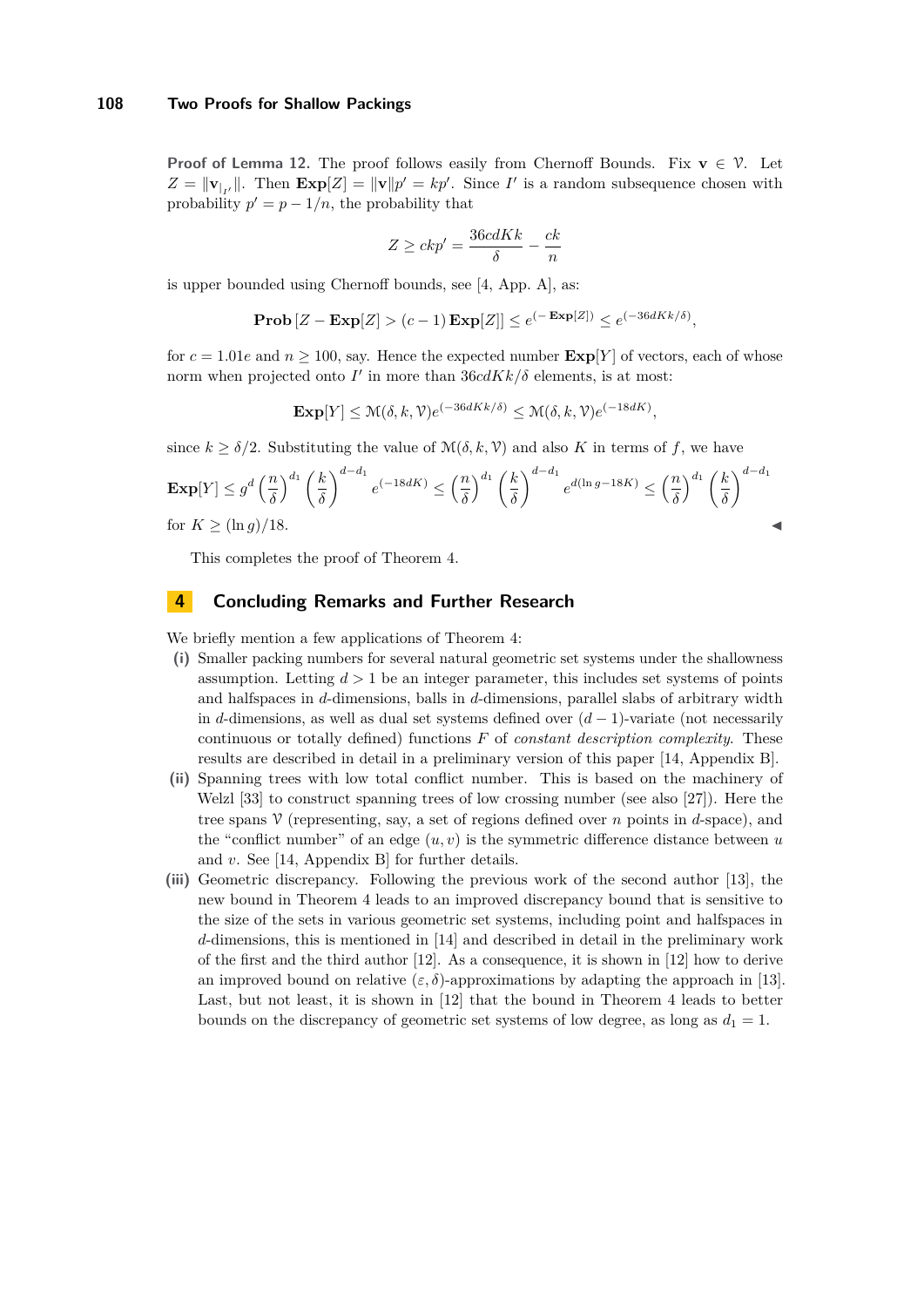### **References**

- **1** P. K. Agarwal, A. Efrat, and M. Sharir. Vertical decomposition of shallow levels in 3 dimensional arrangements and its applications. *SIAM J. Comput.*, 29(2000):912–953.
- **2** P. K. Agarwal and J. Erickson. Geometric range searching and its relatives. *Discrete Comput. Geom.* (1997).
- **3** P. K. Agarwal, S. Har-Peled, and K. R. Varadarajan. Approximating extent measures of Ppoints. *J. ACM*, 51(4):606–635 (2004).
- <span id="page-13-14"></span>**4** N. Alon and J. H. Spencer. *The Probabilistic Method*. 2*nd* Edition, Wiley-Interscience, New York, USA, 2000.
- **5** A. Auger and B. Doerr. *Theory of Randomized Search Heuristics:Foundations and Recent Developments*, World Scientific Publishing, 2011.
- <span id="page-13-8"></span>**6** N. H. Bshouty, Y. Li, and P. M. Long. Using the doubling dimension to analyze the generalization of learning algorithms. *J. Comput. System Sci.*, 75(6):323–335 (2009).
- **7** T. M. Chan. Dynamic coresets. *Discrete Comput. Geom.*, 42: 469–488 (2009).
- <span id="page-13-3"></span>**8** B. Chazelle. A note on Haussler's packing lemma. Unpublished manuscript, Princeton (1992).
- <span id="page-13-4"></span>**9** B. Chazelle and E. Welzl. Quasi-optimal range searching in spaces of finite VC-dimension. *Discrete Comput. Geom.*, 4:467–489 (1989).
- <span id="page-13-12"></span>**10** K. L. Clarkson and P. W. Shor. Applications of random sampling in computational geometry, II. *Discrete Comput. Geom.*, 4:387–421 (1989).
- <span id="page-13-5"></span>**11** R. M. Dudley. Central limit theorems for empirical measures. *Ann. Probab.*, 6(6):899–1049 (1978).
- <span id="page-13-15"></span>**12** K. Dutta and A. Ghosh. Size sensitive packing number for Hamming cube and its consequences. CoRR abs/1412.3922 (2014).
- <span id="page-13-13"></span>**13** E. Ezra. A size-sensitive discrepancy bound for set systems of bounded primal shatter dimension. In *Proc. Twenty-Fifth Annu. ACM-SIAM Sympos. Discrete Algorithms*, pages 1378–1388 (2014).
- <span id="page-13-11"></span>**14** E. Ezra. Shallow Packings in Geometry. CoRR abs/1412.5215 (2014).
- <span id="page-13-7"></span>**15** L. Gottlieb, A. Kontorovich, and E. Mossel. VC bounds on the cardinality of nearly orthogonal function classes. Discrete Math., 312(10):1766–1775 (2012).
- <span id="page-13-2"></span>**16** S. Har-Peled. *Geometric Approximation Algorithms*, Mathematical Surveys and Monographs, Vol. 173 (2011).
- <span id="page-13-10"></span>**17** S. Har-Peled and M. Sharir, Relative (*p, ε*)-approximations in geometry, *Discrete Comput. Geom.*, 45(3):462–496 (2011).
- <span id="page-13-6"></span>**18** D. Haussler. Decision theoretic generalizations of the PAC model for neural net and other learning applications. In *Information and Computation*, 100(1):78–150 (1992).
- <span id="page-13-0"></span>**19** D. Haussler. Sphere packing numbers for subsets of the Boolean *n*-cube with bounded Vapnik-Chervonenkis dimension. *J. Combinatorial Theory Ser. A*, 69:217–232 (1995).
- **20** D. Haussler, N. Littlestone, M. K. Warmuth. Predicting {0*,* 1}-functions on randomly drawn points. *Information and Computation*, 115(2), 248–292 (1994).
- <span id="page-13-1"></span>**21** D. Haussler and E. Welzl. *ε*-nets and simplex range queries. *Discrete Comput. Geom.*, 2:127–151 (1987).
- <span id="page-13-9"></span>**22** Y. Li, P. M. Long, and A. Srinivasan. Improved bounds on the sample complexity of learning. *J. Comput. Sys. Sci.*, 62(3):516–527 (2001).
- **23** S. Lovett and R. Meka. Constructive discrepancy minimization by walking on the edges. In *Proc. 53th Annu. IEEE Symp. Found. Comput. Sci.*, 61–67, (2012).
- **24** J. Matoušek, *Lectures on Discrete Geometry*, Springer-Verlag New York (2002).
- **25** J. Matoušek. Reporting points in halfspaces. *Comput. Geom. Theory Appl.*, 2:169–186 (1992).